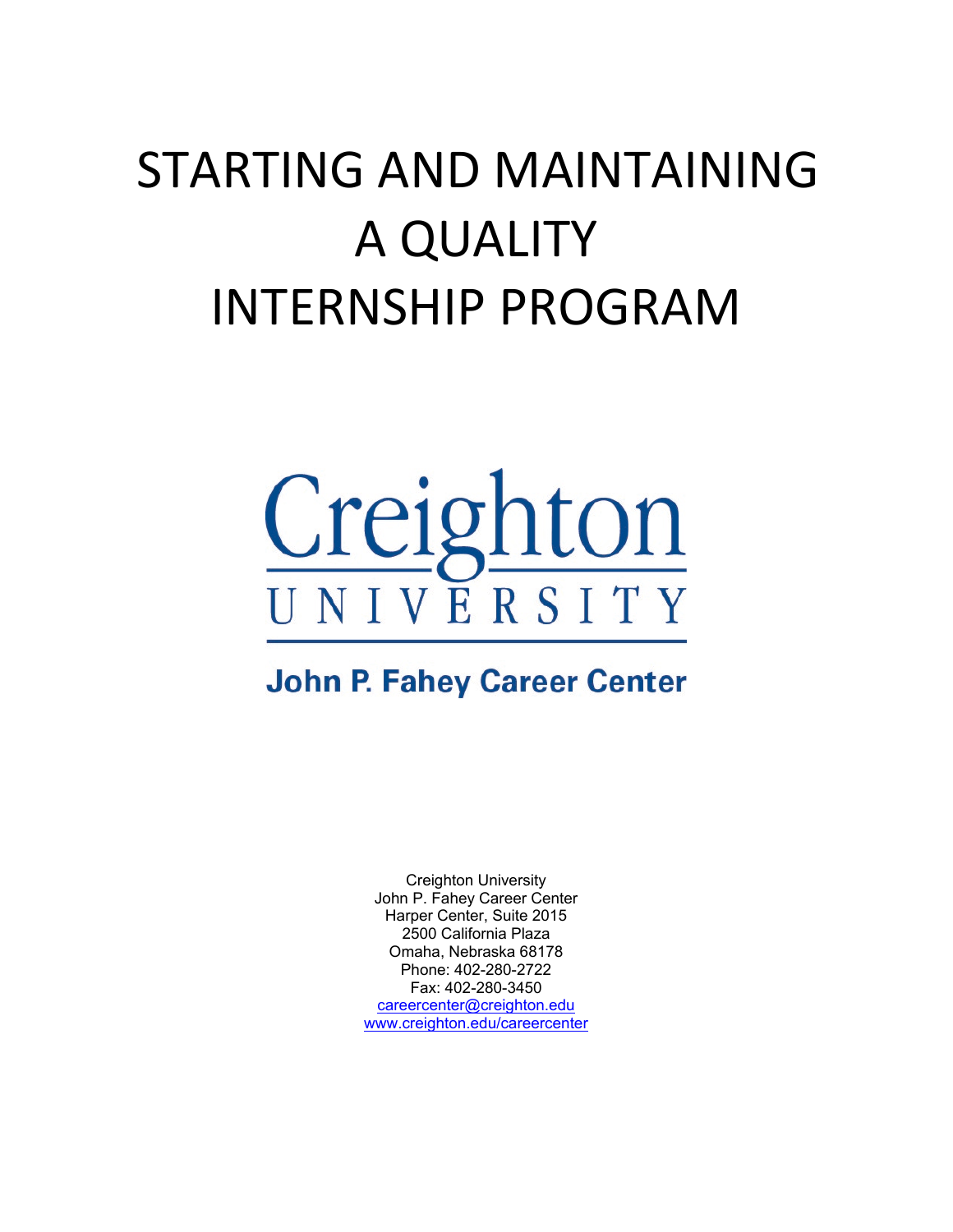# **TABLE OF CONTENTS**

|  | ۰. |  |
|--|----|--|
|  |    |  |

| INTRODUCTION AND ABOUT CREIGHTON UNIVERSITY  | 3  |
|----------------------------------------------|----|
| <b>DEFINITION/BENEFITS</b>                   | 5  |
| STEPS TO BEGINNING AN INTERNSHIP             | 6  |
| TEN CONCERNS OF AN INTERN                    | 10 |
| <b>LEGAL ISSUES</b>                          | 12 |
| <b>INTERNATIONAL STUDENTS</b>                | 13 |
| INTERNSHIP POSITION DESCRIPTION EXAMPLE      | 14 |
| ORIENTING AND TRAINING INTERNS               | 15 |
| <b>ORIENTATION CHECKLIST</b>                 | 16 |
| WORK ACTIVITIES AND LEARNING OBJECTIVES      | 17 |
| <b>SUPERVISING THE INTERN</b>                | 18 |
| EMPLOYER EVALUATION OF THE INTERN EXAMPLE    | 20 |
| STUDENT EVALUATION OF THE INTERNSHIP EXAMPLE | 21 |
| LOCAL RESOURCES AND NATIONAL RESOURCES       | 22 |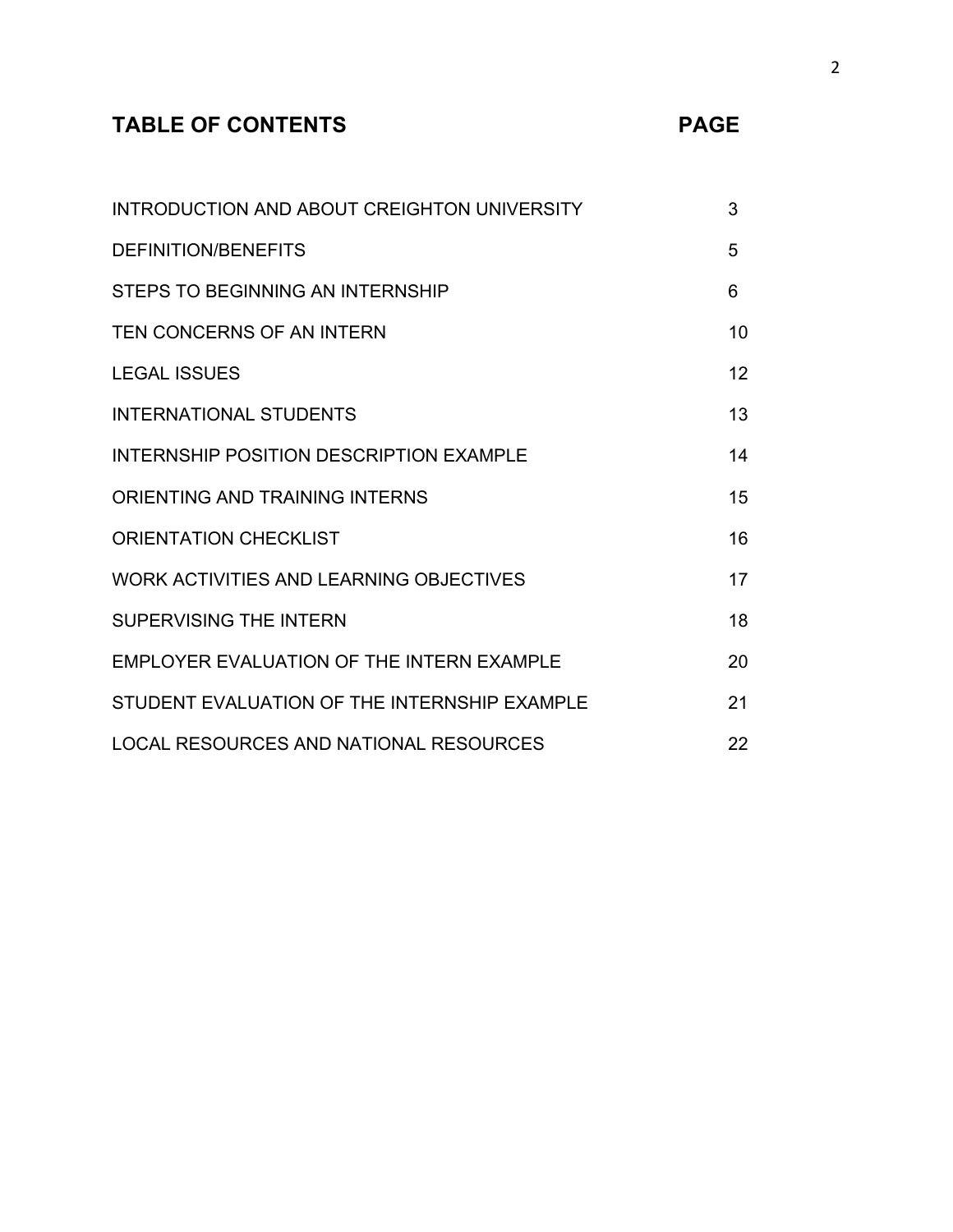# **STARTING AND MAINTAINING A QUALITY INTERNSHIP PROGRAM**

# **INTRODUCTION**

The John P. Fahey Career Center, as part of the Creighton EDGE, is committed to assisting students and alumni in exploring, developing, and implementing career goals that reflect their unique role in the world of work and their commitment to a life of service to others.

As part of our mission, we focus on the following:

- Promote internships to students and employers.
- Facilitate internship information exchange between students and employers.
- Provide internship resources for students and employers.
- Provide mentoring/training to professionals new to the internship field.
- Enable partnerships with the community (for-profit/non-profit).
- Provide evidence to parents that our university assists students to move from school to work.
- Share concerns/discuss issues regarding internships.

The John P. Fahey Career Center is proud to make this Employer Handbook available to all employers who are interested in implementing, updating or finalizing an internship program.

# **REASONS TO HIRE INTERNS FROM CREIGHTON UNIVERSITY**

## **About Creighton University:**

- Creighton is one of 28 Jesuit universities in the U.S. devoted to educating the whole person, with a spirit of service and leadership, academic excellence and community.
- *US News & World Report* consistently ranks Creighton as the #1 Master's University in the Midwest in their "America's Best Colleges" edition...a category we are in because of the high number of professionals we educate in our Arts & Sciences, Business, Medical, Dental, Pharmacy, Physical Therapy, Occupational Therapy, Nursing, and Law programs.
- Our freshman academic profile places Creighton University among the top ten private universities in the Midwest with more than 4,000 students. Others on that list include the University of Notre Dame, Northwestern University, University of Chicago, and Washington University in St. Louis. Creighton's profile also places us in the top 10 Catholic universities in the country.
- The Heider College of Business is ranked in the top one-third of nationally-accredited business schools by the AACSB. The accounting program is one of only 169 AACSB accredited accounting programs and both Creighton's accounting and finance programs are ranked within the top 25 nationally by *US News & World Report*. Within AACSB, the college has been recognized for its initiatives in e-commerce and leadership.
- Nearly 50 percent of College of Arts and Sciences graduates gain enrollment in a top-level graduate or professional school, making Creighton's acceptances among the highest in the nation. Other graduates accept full-time positions in non-profit, science, health care government, business, research, education, or post-graduate service work.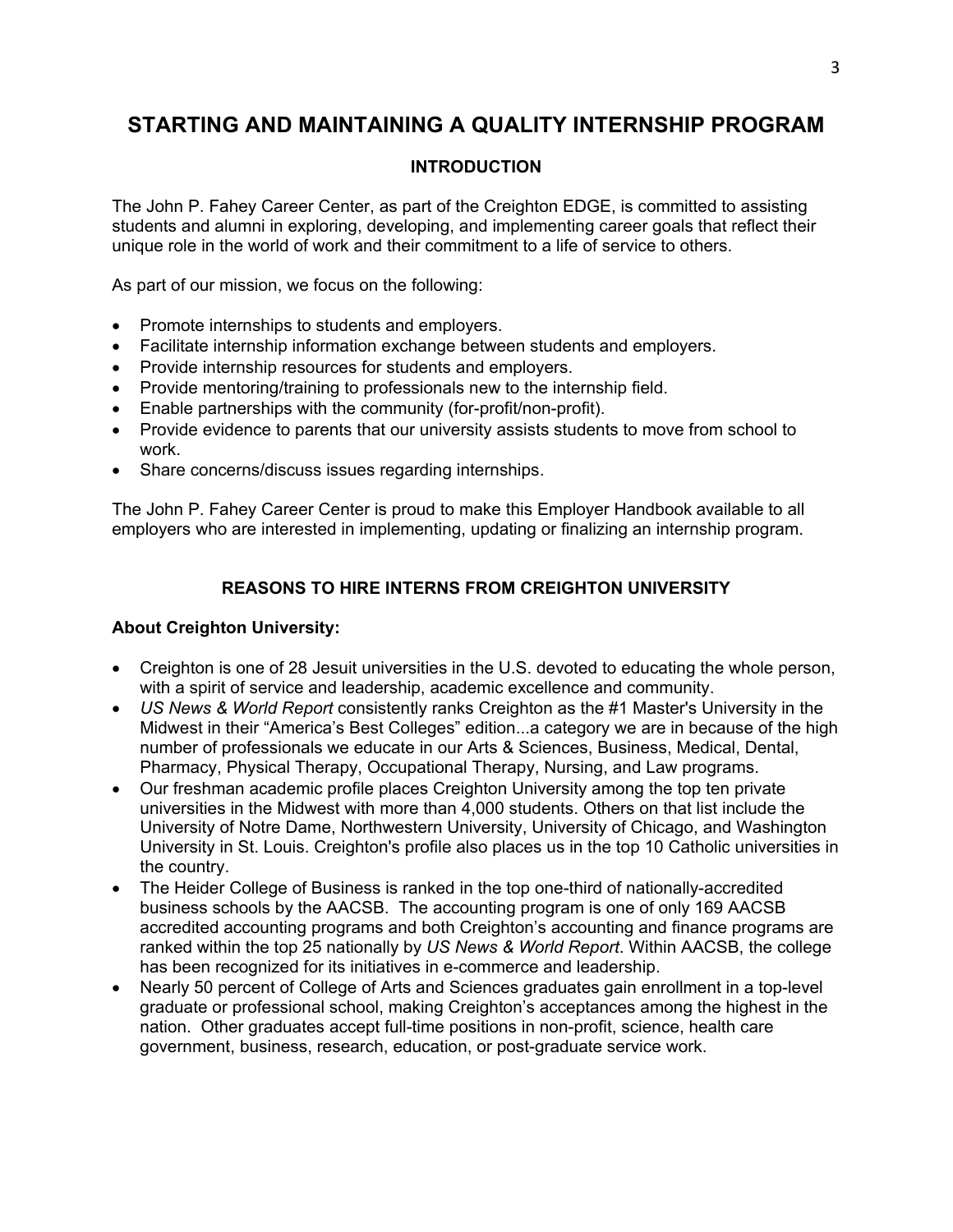#### **Quick Facts:**

- **Founded:** 1878
- **Location:** Omaha, Nebraska (Omaha metro population: 877,000+)
- **Affiliation:** Private, Jesuit Catholic University (one of 28 Jesuit universities in the U.S.); member of the BIG EAST conference
- **Total Enrollment:** More than 8,200 students of diverse faiths and races from across the United States and more than 40 countries (4,100 undergraduate and 4,100 graduate/professional students)
- **Academic Programs:** Over 50 undergraduate and over 20 graduate programs.
- **Clubs/Organizations:** Over 200
- **Student/Faculty Ratio:** 11 : 1
- **Average Class Size:** 24 students

## **Creighton Entering Student Academic Profile:**

- 3.8 Median high school GPA (middle 50% is 3.5-4.0)
- 22% Ranked in the top 5% of their high school
- 40% Ranked in the top 10% of their high school
- 24% Achieved an ACT/SAT test score in the top 4% of the nation
- 50% Achieved an ACT/SAT test score in the top 12% of the nation
- 50% Were involved in the National Honors Society in their high school

## **National Student Body:**

Our students come from all 50 states and more than 40 countries from around the world. In a typical freshman class, about 78% of our students come from outside of Nebraska and nearly half of our students are from more than 400 miles away including:

- 42% Minnesota, Illinois, Wisconsin, Missouri, Kansas, Iowa, Michigan, Ohio, Indiana, and South Dakota
- 18% Colorado, California, Wyoming, Utah, North Dakota, Washington, Idaho, Montana, Nevada, and Oregon
- 7% Hawaii and Alaska
- 6% New York, New Jersey, Maine, Delaware, Rhode Island, Massachusetts, Virginia, West Virginia, Maryland, District of Columbia, Florida, Georgia, North Carolina, South Carolina, Pennsylvania, Arkansas, Louisiana, Alabama, Mississippi, Kentucky, Tennessee, New Hampshire, and Vermont
- 5% Arizona, Texas, Oklahoma, and New Mexico
- 22% Nebraska

## **Diverse Student Body:**

- 29% students of color
- 18% first-generation college students
- 42% of our students attended Catholic or private high schools
- 53% of our students attended public high schools
- 6% of our students are international students
- 60% Catholic students
- 30+ different faiths are represented at Creighton
- 56% Female students; 44% Male students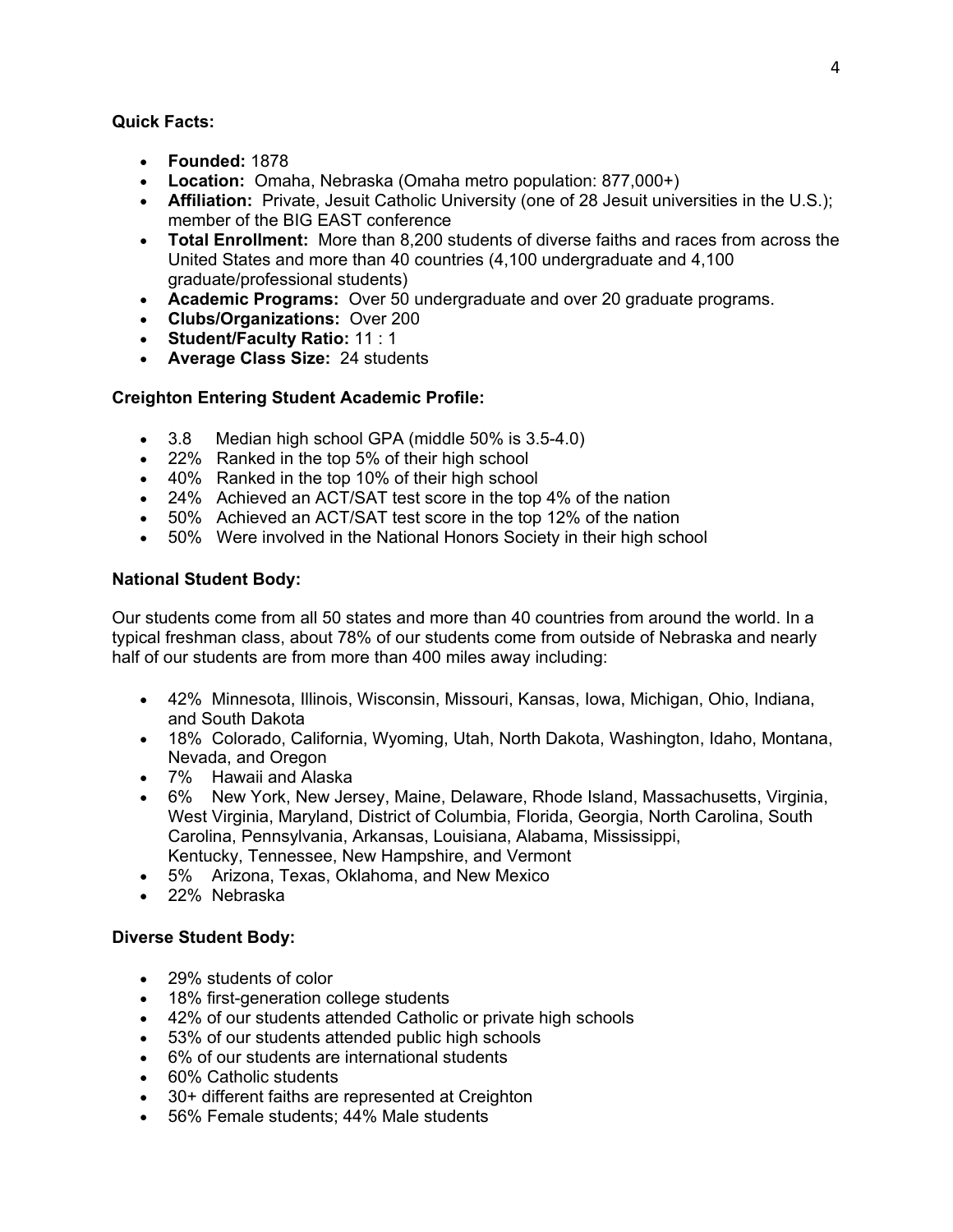The dream…hire experienced employees who require very little, if any, training. But this dream conflicts with reality. How can organizations meet the needs of today and prepare the workforce of the future? One solution is to develop a quality internship program. This booklet will assist you in doing just that.

# **What Is An Internship?**

An internship is any carefully monitored work or service experience in which a student has intentional learning goals and reflects actively on what she or he is learning throughout the experience. Characteristics include:

- Duration of anywhere from a month to two years, but a typical experience usually lasts from three to six months.
- Generally a one-time experience, however, students may complete multiple internships.
- May be part-time or full-time.
- May be paid or non-paid.
- Internships may be for credit or not for credit.
- An important element that distinguishes an internship from a short-term job or volunteer work is that an intentional "learning agenda" is structured into the experience.
- Learning activities common to most internships include learning objectives, observation, reflection, evaluation and assessment.
- An effort is made to establish a reasonable balance between the intern's learning goals and the specific work an organization needs done.
- Internships promote academic, career and/or personal development.

# **How Do Internships Benefit Employers?**

- Year round source of highly motivated pre-professionals.
- Students bring new perspectives to old problems.
- Visibility of your organization is increased on campus (and the community).
- Quality candidates for temporary or seasonal positions and projects.
- Freedom for professional staff to pursue more creative projects.
- Flexible, cost-effective work force not requiring a long-term employer commitment.
- Proven, cost-effective way to recruit and evaluate potential employees.
- Your image in the community is enhanced as you contribute your expertise to the educational enterprise.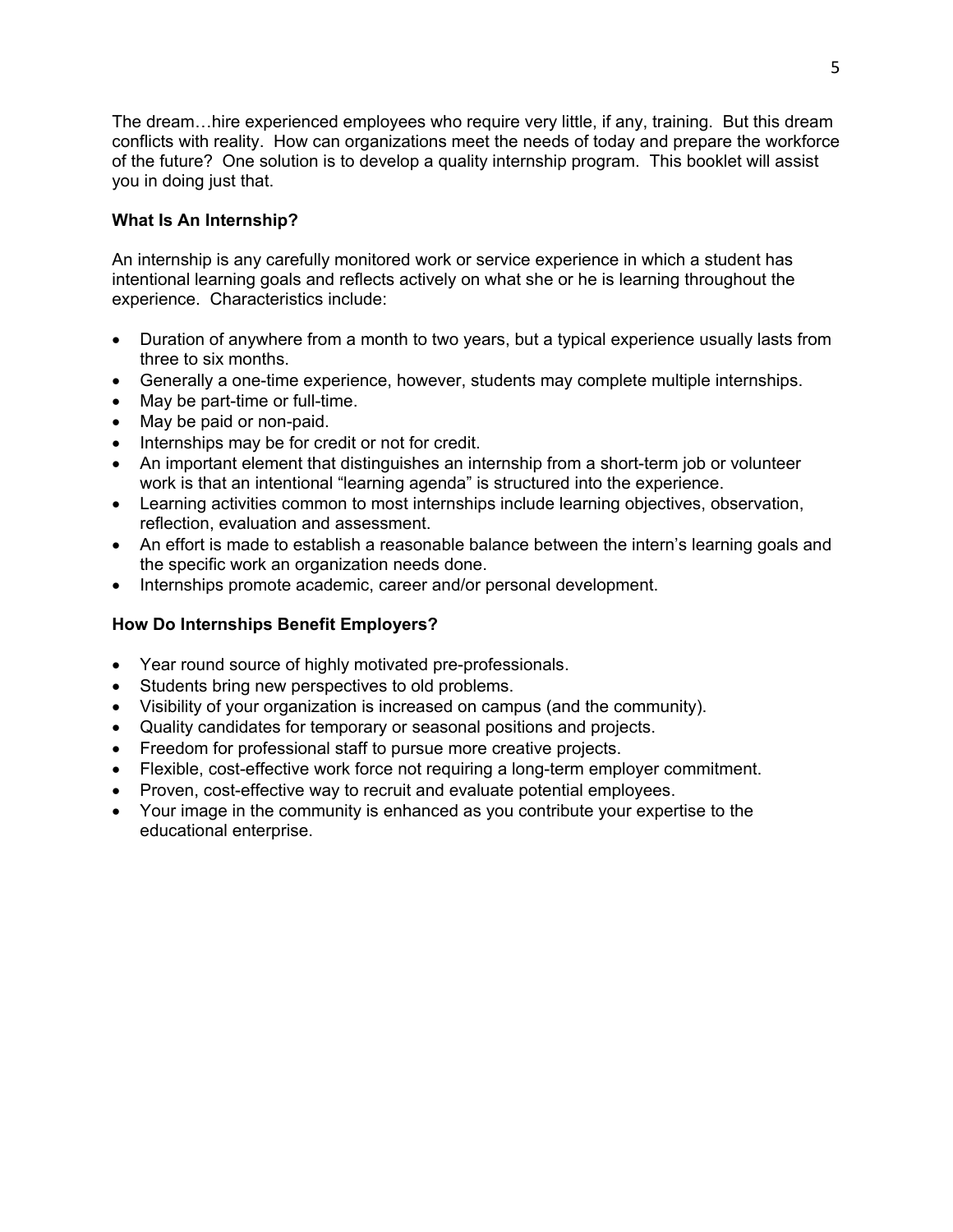# **STEPS TO BEGINNING AN INTERNSHIP PROGRAM**

#### **Designing an internship program that meets your needs**

As varied as companies are in age, size, industry and product, so too are their internship activities. How do you know what kind of program will work best for you? Designing an internship program to meet your needs is as easy as four steps.

#### **Step 1: Set goals**

- What does your company hope to achieve from the program?
- Are you a small company searching for additional help on a project?
- Is your company growing quickly and having difficulty finding motivated new employees?
- Are you a nonprofit that doesn't have a lot of money to pay, but can provide an interesting and rewarding experience?
- Is your organization searching out new employees with management potential?

A careful discussion with management in the organization can create a consensus on program goals that can be understood by all involved. The program and internship can be designed to best meet those expectations. As many staffing professionals may know, in order for a program to be successful, it will require the commitment of management. After all, management may be the people providing the internship experience.

#### **Step 2: Write a plan**

**Carefully plan and write out your internship program and goals.** After all, managers, mentors, interns and university career centers are all going to be reading what you write about the internship. Draft a job description that clearly explains the job's duties. Do you want someone for a specific project? General support around the workplace? To give the intern a taste of everything your company does? Structure the internship ahead of time so that you can be sure to meet your goals and not find yourself floundering partway through. (see the Internship Position Description later)

#### **Things to think about include:**

**Will you pay the intern?** If so, how much? Wages vary widely from field to field, so be sure yours are competitive or offer competitive incentives.

**Where will you put the intern?** Do you have adequate workspace for them? Will you help him or her to make parking arrangements, living arrangements, etc.?

**What sort of academic background and experience do you want in an intern?** Decide on standards for quality beforehand — it'll help you narrow down the choices and find the best candidates.

**Who will have the primary responsibility for the intern?** Will that person be a mentor or merely a junior manager gaining management experience?

**What will the intern be doing?** Be as specific as possible. Interns, like others in the process of learning, need structure so they don't become lost, confused or bored.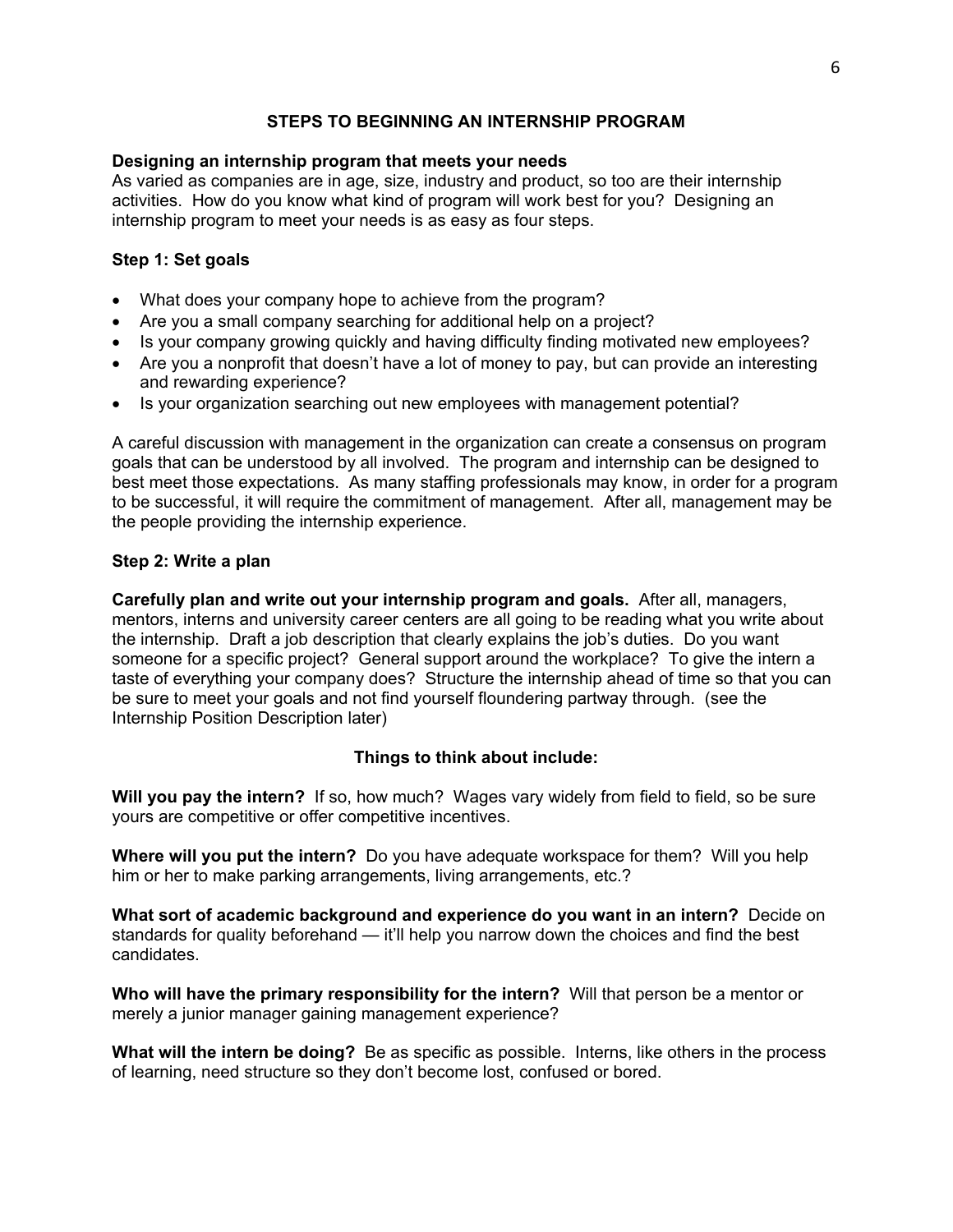#### **Do you want to plan a program beyond the work you give your interns?**

Will there be special training programs, performance reviews, lunches with executives, social events? Keep in mind that your interns are walking advertisements for your company. If they have a good experience working for you, they're likely to tell their friends — word gets around. A bad internship, by contrast, can only hurt your chances of attracting good students for next year. These are just some of the questions to consider. Your company's approach will depend on your specific resources and needs.

#### **A very important part of your plan should be the assignment of a mentor or supervisor** —

that is, someone from the intern's department who will be in charge of the intern. This person doesn't have to be a teacher per se, but should be selected because he or she likes to teach or train and has the resources to do it. If the person you select has never mentored an intern before, give him or her some basic training in mentoring.

#### **Step 3: Recruit an intern(s)**

How will you find those ideal candidates to fill your internship position(s)? **The number-one tip from those who have established programs is to get out there early!** This cannot be overemphasized to companies that want the very best interns. Begin searching three to four months before you need a student to begin. Starting early has other advantages: the longer you accept applications, the better your chance of finding the best person for the job. The sooner you get one, the longer you have to form a good working relationship with him or her.

When you're out recruiting, **develop relationships with local recruitment resources.** Promote yourself with school-to-work coordinators in high schools and with the career or internship centers at colleges and universities, attend internship and job fairs, place ads in their school newspapers and websites, and send material to student organizations. Promote yourself elsewhere in the city by getting to know people at local employment organizations, and youth employment projects. Post advertisements on such organizations' websites and get to know the contacts there.

And remember, **choose your interns just as carefully as you'd choose permanent employees.** After all, they might be permanent employees some day. You're making an investment. Time and money will go into this person, and they won't pay off if they go into a flawed vessel. This is where the interview will come in handy: Is the intern truly motivated, or does he or she just want a job? Will the intern fit into your corporate culture? Does he or she have the level of experience you need? With careful consideration of whom to hire at the beginning, you can avoid some of the most common pitfalls of internships.

Last, but certainly not least, **learn the legal implications of hiring interns.** Just like any other workers, they are subject to legal protections and regulations. Protect yourself and your intern by knowing the laws: How much can you pay him or her? What work can and can't you assign? This is especially important if your company employs a lot of international students, who need special qualifications to work in the U.S. Consult your corporate lawyer or the intern's school office of international education, if you think you might run into problems. (see legal section later in this manual)

#### **Step 4: Manage the intern(s)**

This is the easy part: Once you've hired a worker, you have him or her work, right? That's true for interns as well as regular employees, but with an intern, you'll be making an important first impression. The beginning days of the internship program are often its defining days. When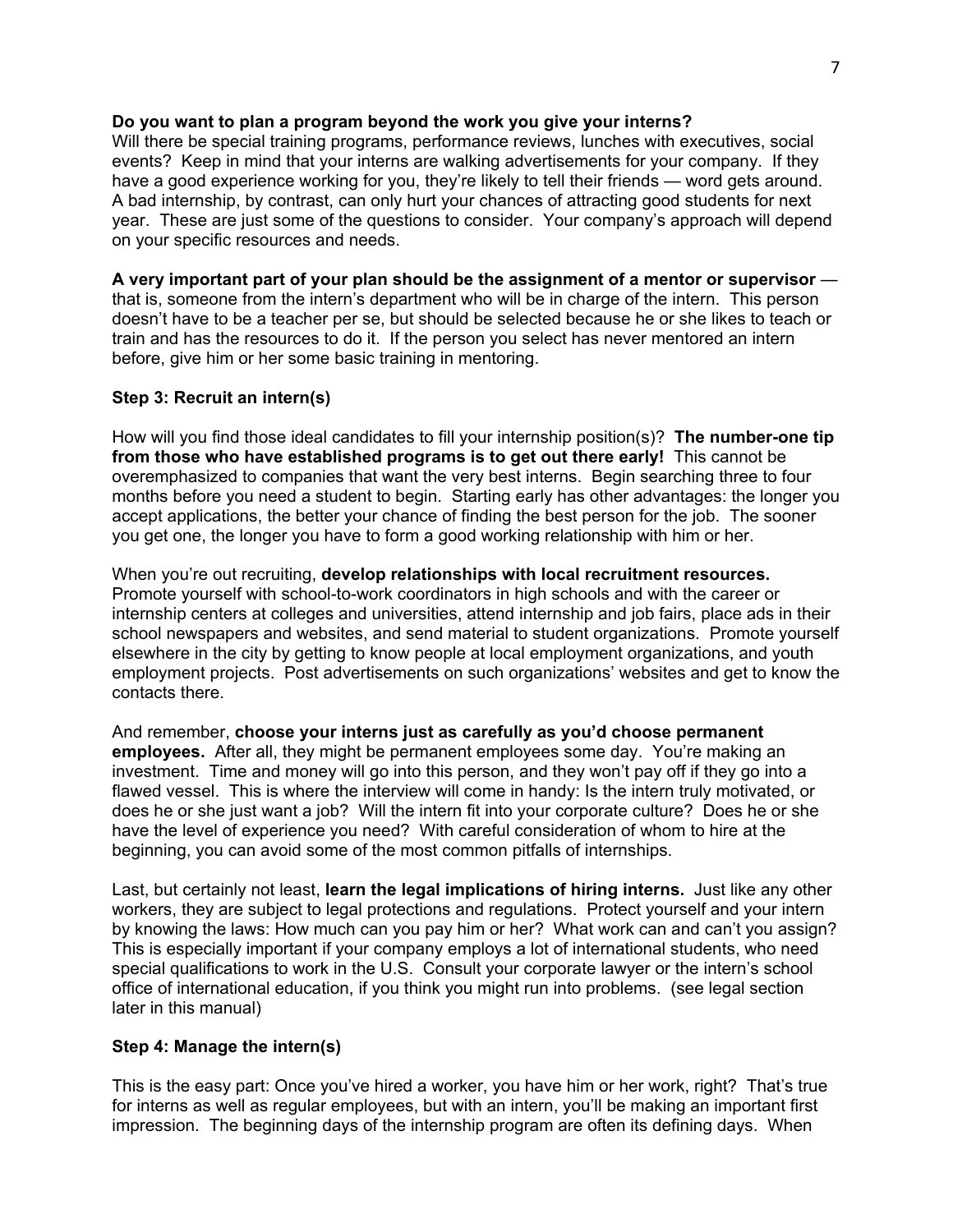you give them their first tasks, you're signaling what can be expected in the future. If you give them nothing or very little to do, it sends a message that this job will be easy — and boring. Interns don't want that, and of course, neither do employers. The organization of your internship program will probably be the single most important influence on an intern's impression of your company, and thus the chances that he or she will come back. So how do you "plan for success"? Consider the goals of your program. The nature of the program and the activities that you choose to undertake should directly relate to your program goals.

**First things first:** Orient your intern to his or her new workplace. This might take the form of a conventional orientation program or merely a walk around the office, depending on the size of your company. After all, even though they may not be permanent employees, they'll be spending a great deal of time in your workplace. Give interns an overview of your organization; some companies give talks or hand out information about the company's history, vision and services. Explain who does what and what the intern's duties will be. Introduce him or her to co-workers and point out the kitchen and bathroom. Making your intern at home in the office is your first step to bringing him or her back.

**Give your intern the resources he or she needs to do the job.** That may sound obvious, but you'd be surprised at how many companies stick their interns out in the hallway or transfer them from desk to desk. That sends a potent message you don't want to send: Interns aren't important; we don't want you here. Give the intern a desk, point out the supply room, and introduce the tech support people. If you intimidate your interns into silence, you could miss out on valuable contributions to your projects—or warnings about impending problems.

**Keep an eye on the intern.** This doesn't mean to watch their every move, but do make sure you know what's happening with their daily tasks. Watch for signs that the intern is confused or bored. As often as silence means that an intern is busy, it also could mean that he or she is confused and shy about telling you so. It's easy to be shy in a workplace full of older strangers who all know each other. See whether the intern is trying to do anything that requires someone else's input. Make sure that work is taking precedence over web browsing. Paying attention early helps you head off problems and bad habits early on.

Along those same lines, it's important to **give them lots of feedback!** Especially if your interns have never done this kind of work before, they'll want to know if their work is measuring up to your expectations. No matter what the level of experience, they need you, as a more experienced worker, to let them know if their work is officially "okay". Periodically, examine what your intern has produced and make suggestions.

#### **Evaluate the intern's progress every now and then.**

Remember those goals you outlined before? A few weeks after the internship begins, it's time to see how well you and your intern are meeting those goals. Evaluation processes differ. Yours might be as formal as written evaluations every three weeks or as informal as occasional lunches with the internship coordinator and/or the intern's mentor. Some companies have the intern evaluate the experience and the company as well. Again, your structure is largely up to your corporate culture and needs. As an added bonus, these evaluations will be handy later if you decide to interview a former intern for full-time work, or to publicize how successful your program has been.

Maintaining program popularity will require hard evidence that your company is getting a return on its investment. Some companies have adopted a process of formal exit interviews. Through this process they can determine if interns are leaving the company having had a good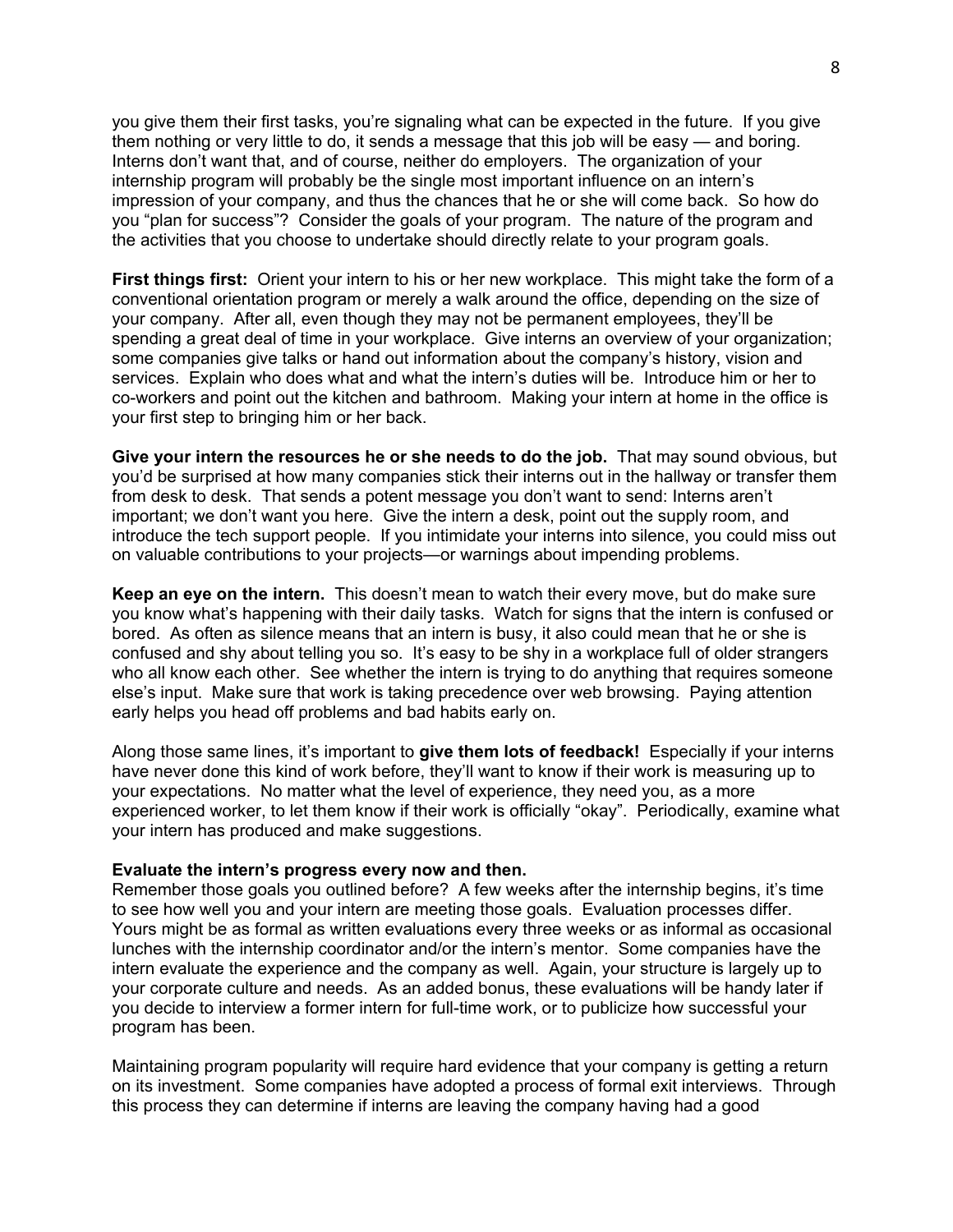experience and provide valuable feedback to managers and for program planning in the following year.

In addition to qualitative measures, a number of quantitative measures have also been adopted. Some common measures include the number of interns that become full-time employees; repeat requests for interns from managers; and growing numbers of intern applicants. In order to successfully measure your own program outcome, you should return to the stated program goals, and address those outcomes.

#### **Keep your focus on the future.**

With the job market experiencing a dearth of qualified employees, it only makes sense to investigate early those quality high school, community college, technical school and college students whom you can bring back later. Take on interns now and you'll have a competitive advantage in recruiting the best workers—you'll already be known to the employees you want most. Your new workers will already be trained for your workplace and loyal to your company, lowering training time, recruiting costs and turnover rates. You'll build a reputation that will pay off with students, colleges and the community. And your company will save money while benefiting from the input of talented, enthusiastic, innovative people. With all of these advantages, you might find that you can't afford not to do internships.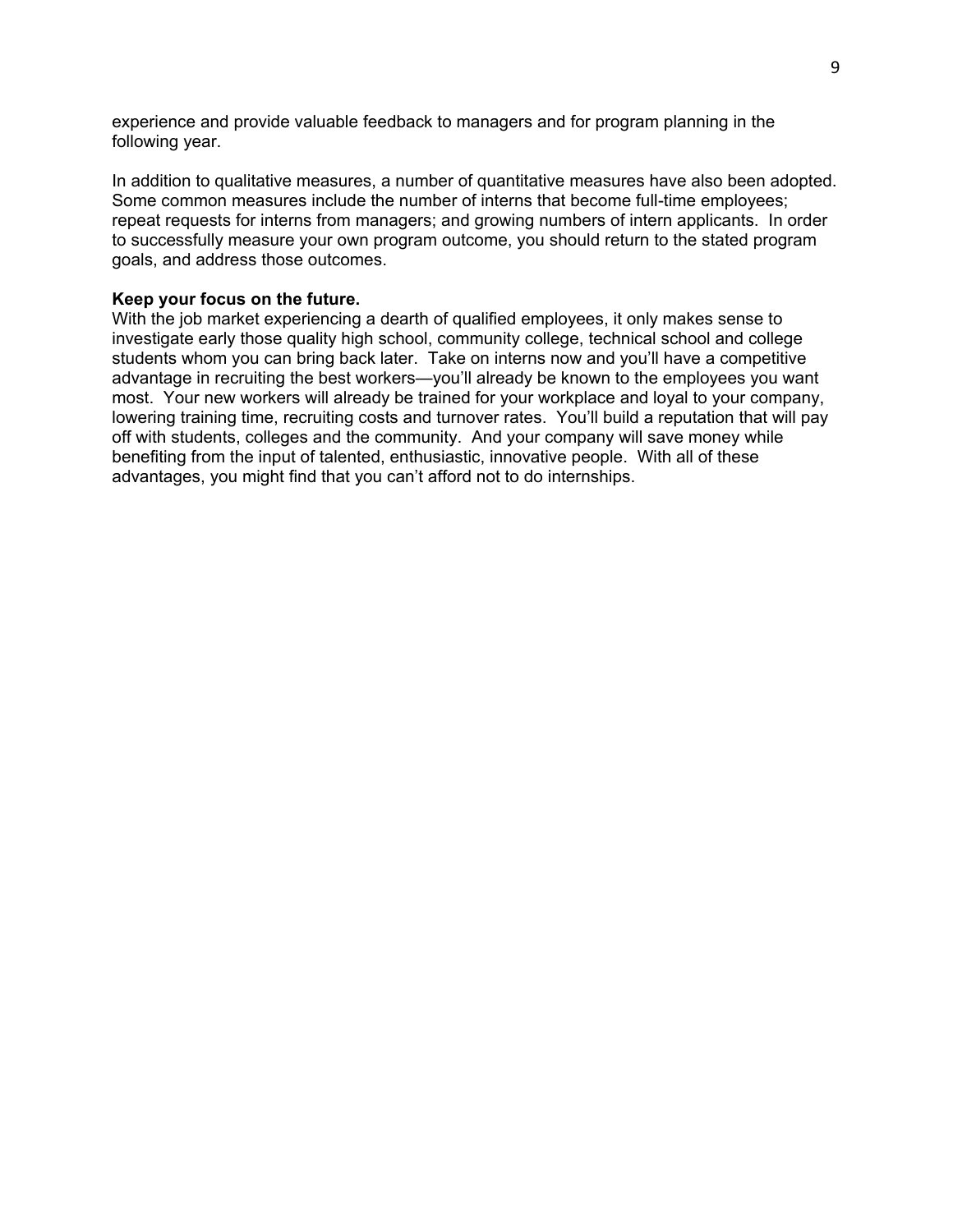## **TEN CONCERNS OF INTERNS**

#### **1. Give us real work!**

It can't be said too many times that interns want to work and learn. An internship can help you get a job done that you couldn't otherwise, right? If you've brought on an intern as a recruitment tool, then how will you be able to assess their abilities? It just makes sense to utilize your interns well.

## **2. Do what you say, and say what you do!**

Be honest with your interns about what they can expect during their internship. If the job will require stuffing some envelopes, then make that clear. But if you tell the intern they will be researching a project, and they spend 90% of their time doing "grunt work," then bad feelings will develop. Honesty doesn't cost you anything, and it will make the interns feel that much more respected.

#### **3. We like feedback!**

Remember that interns are students, and they may not have the business skills and experiences that you take for granted. If your intern makes an oversight, just pull him or her aside and explain how the situation should be handled in the future.

#### **4. We want to be included too!**

Is there a staff meeting that they can attend? Can they quietly tag along to that next project meeting? Headed to lunch with a couple of people in the office? Please include them in the daily life of your workplace. After all, if you provide a little more perspective on the intern's work, the product will be much better.

## **5. Please explain.**

When you assign work, make sure you give a detailed explanation. While the work may seem trivial and obvious to you, it may not be obvious to someone who's never done it before. Patience and a few extra minutes at the beginning will pay off later when your intern can produce good work independently.

#### **6. I want a mentor!**

Make sure that interns have a mentor or supervisor to provide guidance. Make it someone who truly likes to teach, and the experience will be even better.

## **7. A minute of your time please.**

The best mentor in the world is useless if he or she can't or won't spend the necessary time mentoring. As newcomers, interns may not speak up if they're feeling ignored, so the burden of making sure they're okay is on the mentor. If the busiest person in the office wants to be the designated mentor, he or she should schedule regular times to meet with the intern.

#### **8. Be prepared!**

That wonderful day has arrived and the intern goes to start their internship only to learn that no one knew they were coming, and there is no place for them to work.

#### **9. Um…I need a chair.**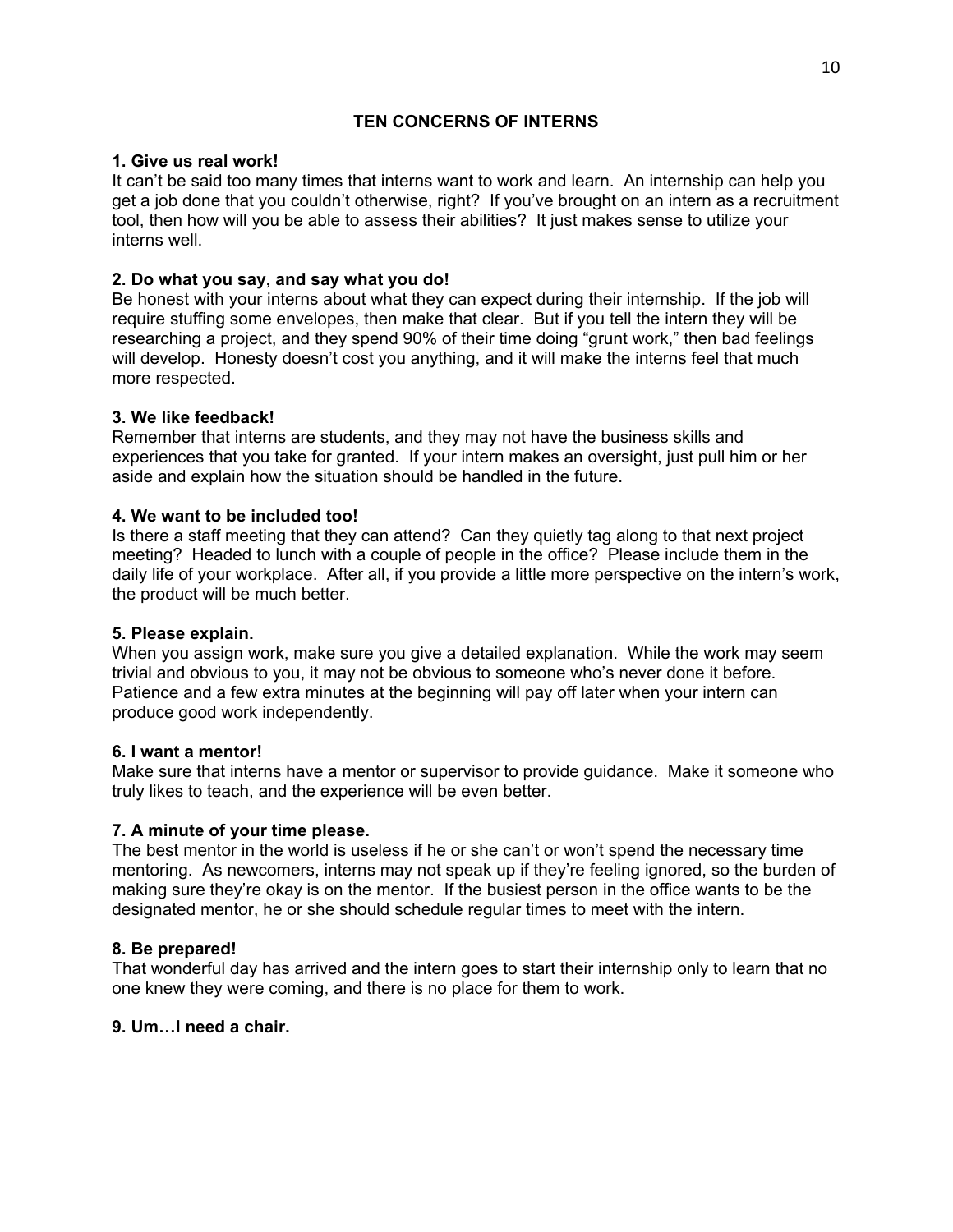It is amazing how many employers hire an intern and don't think about the fact that they will need a desk, chair, phone and a computer in order to do the task assigned. It is no fun, and not efficient to move an intern from desk to desk as people are out one day to the next. If you want to get a job done, you need to supply the intern with the tools to do the job.

#### **10. Show me the money (as best you can).**

While each internship is different, and each industry has its own personality, remember that interns have expenses. Your organization may not be in a position to pay much, but anything can help. Maybe you can help pay for their parking, take them to lunch every so often, or develop some other creative way to assist them.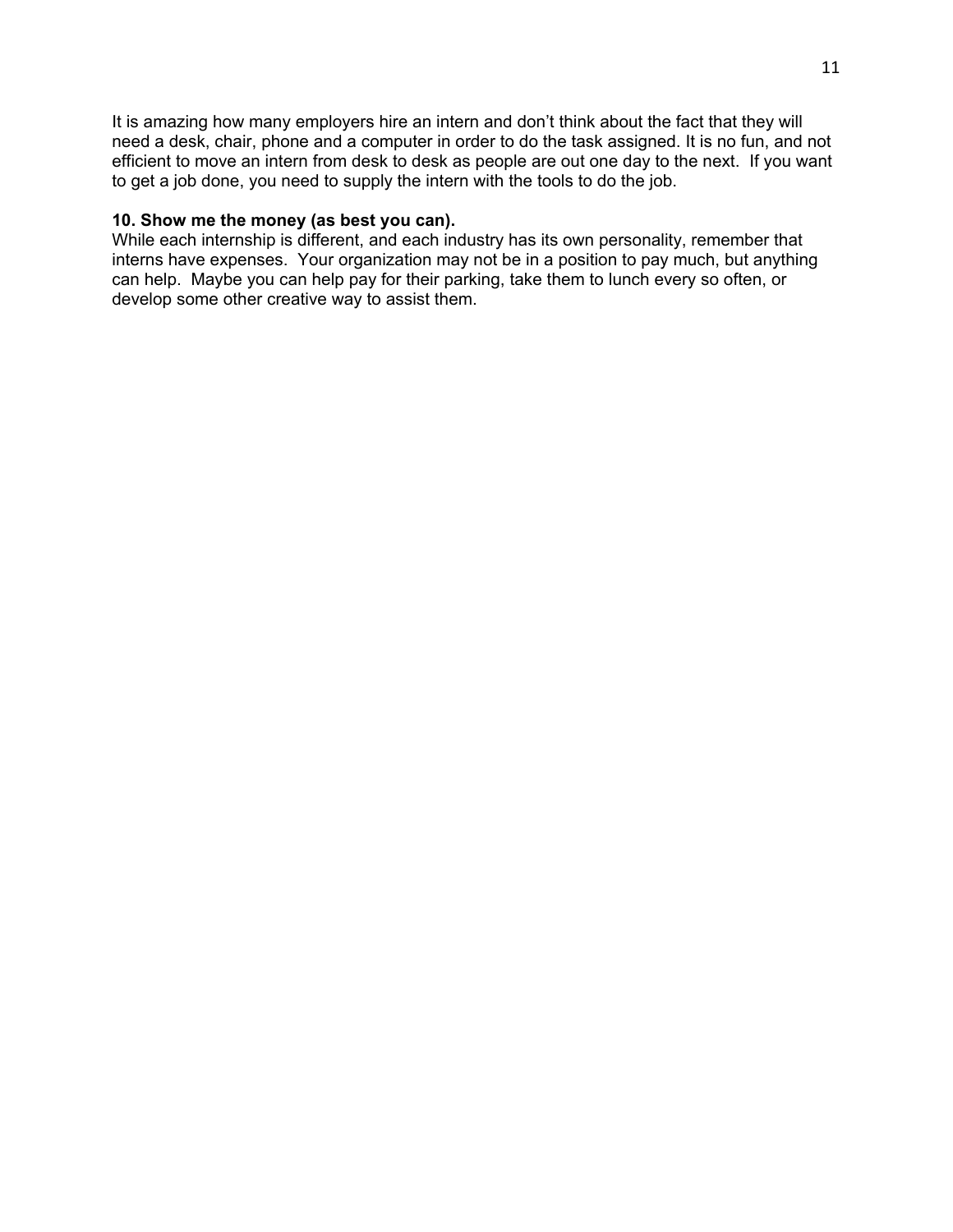## **LEGAL ISSUES**

## **Do you have to pay interns?**

The U.S. Fair Labor Standards Act (FLSA), which applies to all companies that have at least two employees directly engaged in interstate commerce and annual sales of at least \$500,000.00, severely restricts an employer's ability to use unpaid interns or trainees. It does not limit an employer's ability to hire paid interns. You don't have to pay interns who qualify as leaders/trainees. The U.S. Department of Labor has outlined six criteria for determining trainee status:

- 1) Interns cannot displace regular employees.
- 2) Interns are not guaranteed a job at the end of the internship (though you may decide to hire them at the conclusion of the experience).
- 3) Interns are not entitled to wages during the internship.
- 4) Interns must receive training from your company, even if it somewhat impedes the work of your organization.
- 5) Interns must get hands-on experience with equipment and processes used in your industry.
- 6) Interns' training must primarily benefit them, not the company.

# **Workers' and Unemployment Compensation**

Workers' compensation boards have found that interns contribute enough to a company to make them employees. It's wise to cover interns under your workers' compensation policy even though you aren't required to do so. Student interns are not generally eligible for unemployment compensation at the end of the internship.

## **Keep In Mind**

Even if a student is working through a school program for which he or she is being "paid" in college credits, the student still has the right, under the FLSA, to be paid unless the employer is not deriving any immediate advantage by using him/her. Paid interns make ideal workers hungry to learn, eager to make a good impression and willing to perform even the most menial tasks. The relatively small amount of money employers spend on intern wages and benefits is a good investment, because it often produces future, long-term employees.

The employer should identify the specific terms and conditions of employment (e.g., dates of employment as intern, including date internship will end; compensation; organizational and/or reporting relationships; principal duties, tasks or responsibilities; working conditions; any other expectations of the employer), and should discuss these with the prospective intern, so that there is no misunderstanding regarding the relationship. Also, it may make good sense to document such a discussion with a written agreement setting forth both parties' understandings, and have it signed by both the employer and the intern.

If an intern is harassed at your organization, and you don't do anything about it, your organization opens itself to the risk of lawsuits. Take time to advise your interns of appropriate workplace behavior, the organization's harassment policy and complaint procedures.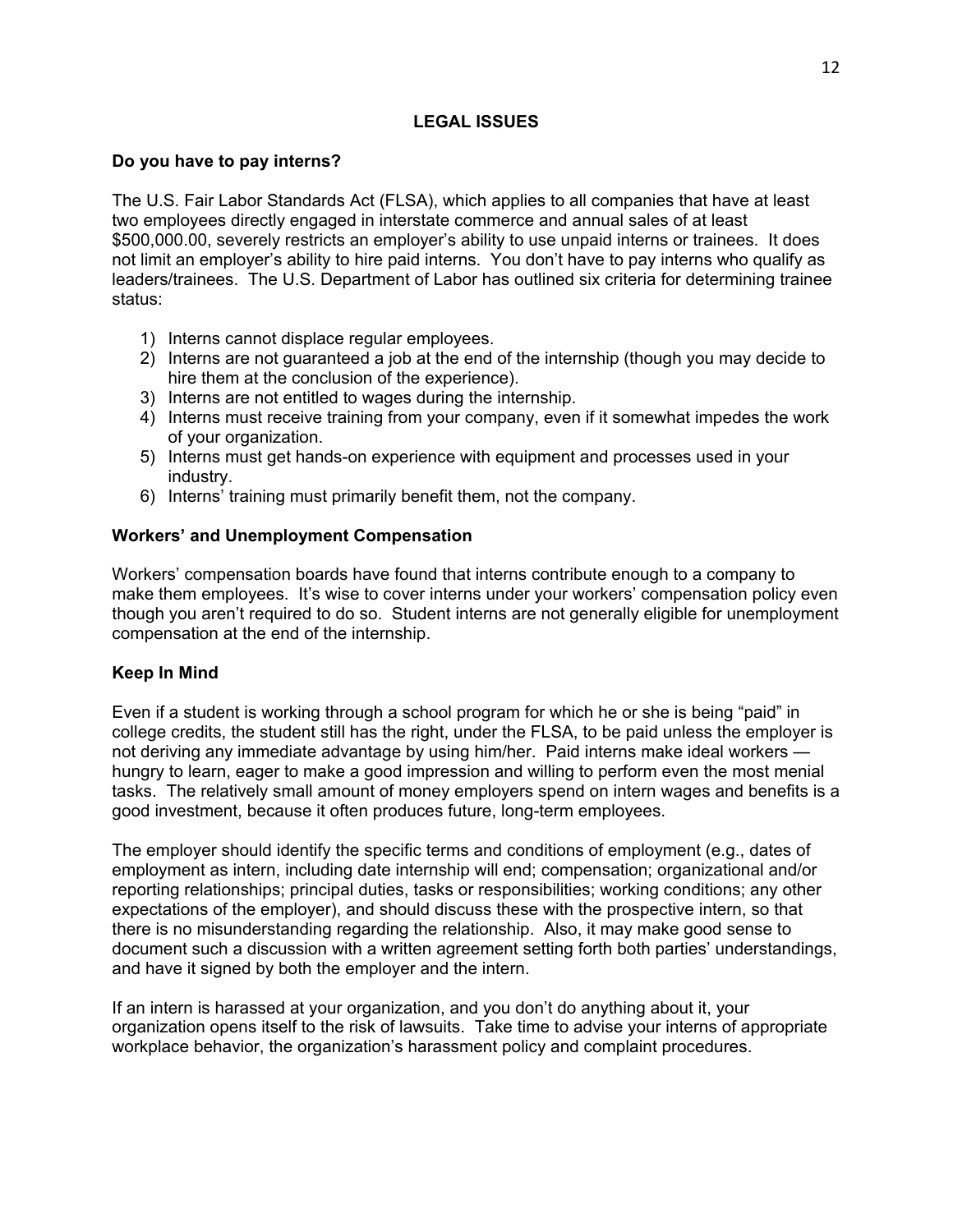#### **International Students**

The most common visa types employers will see on college campuses, when recruiting international undergraduate or graduate students for either full-time or internship positions are the F-1 and J-1 visas.

"An F-1 visa is granted to a person coming to the United States to attend a college, university, seminary, conservatory, academic high school, elementary school, or other academic institution or language training program approved by the U.S. Attorney General for study by foreign students. The visa holder plans to return home after completing studies. This is the most common non-immigrant visa for an international student attending undergraduate and graduate school. Students are granted F-1 status until the completion of the academic program and 12 months of post-program practical training. The purpose of the F-1 visa is to provide an opportunity for study in the United States. Anything outside of study, including employment, is an exception to the visa. Authorization for employment is strictly limited to certain situations.

The student holding F-1 status for a **full academic year** and in good academic standing may be authorized to work off campus but only under specific circumstances.

- Such work authorization is granted when the student has sustained unforeseen economic hardship. Also, the student may not work for more than 20 hours per week when school is in session, but may work full time during holidays and vacations, including breaks between terms, provided the student intends to register for the next school term.
- Curricular Practical Training: An F-1 student may perform curricular practical training prior to the completion of the educational program as part of his or her educational experience. The INS defines this type of training as 'alternate work/study, internship, cooperative education, or any other type of required internship or practicum that is offered by sponsoring employers through agreements with the school. The student must receive credit from the institution for this type of work authorization.
- Post-Completion Practical Training: This is temporary employment directly related to the student's major area of study that takes place after the student completes a full course of study. Authorization for this training may be granted for a maximum of 12 months of fulltime or part-time work. Those on a student visa can only gain authorization once for this type of training."

The above information is adapted from a web article by the General Counsel for the National Association of Colleges and Employers (NACE). For more information on these and other legal issues related to hiring, see NACEWeb at www.naceweb.org.

Employers can take advantage of a nationwide service provider who handles all the necessary paperwork and processing for international students to work in an organization. The largest provider is:

> Immigration Support Services 1300 Bent Creek Blvd. Mechanicsburg, PA 17055 Phone: 800-437-7313 [www.immigrationsupport.com](http://www.immigrationsupport.com/)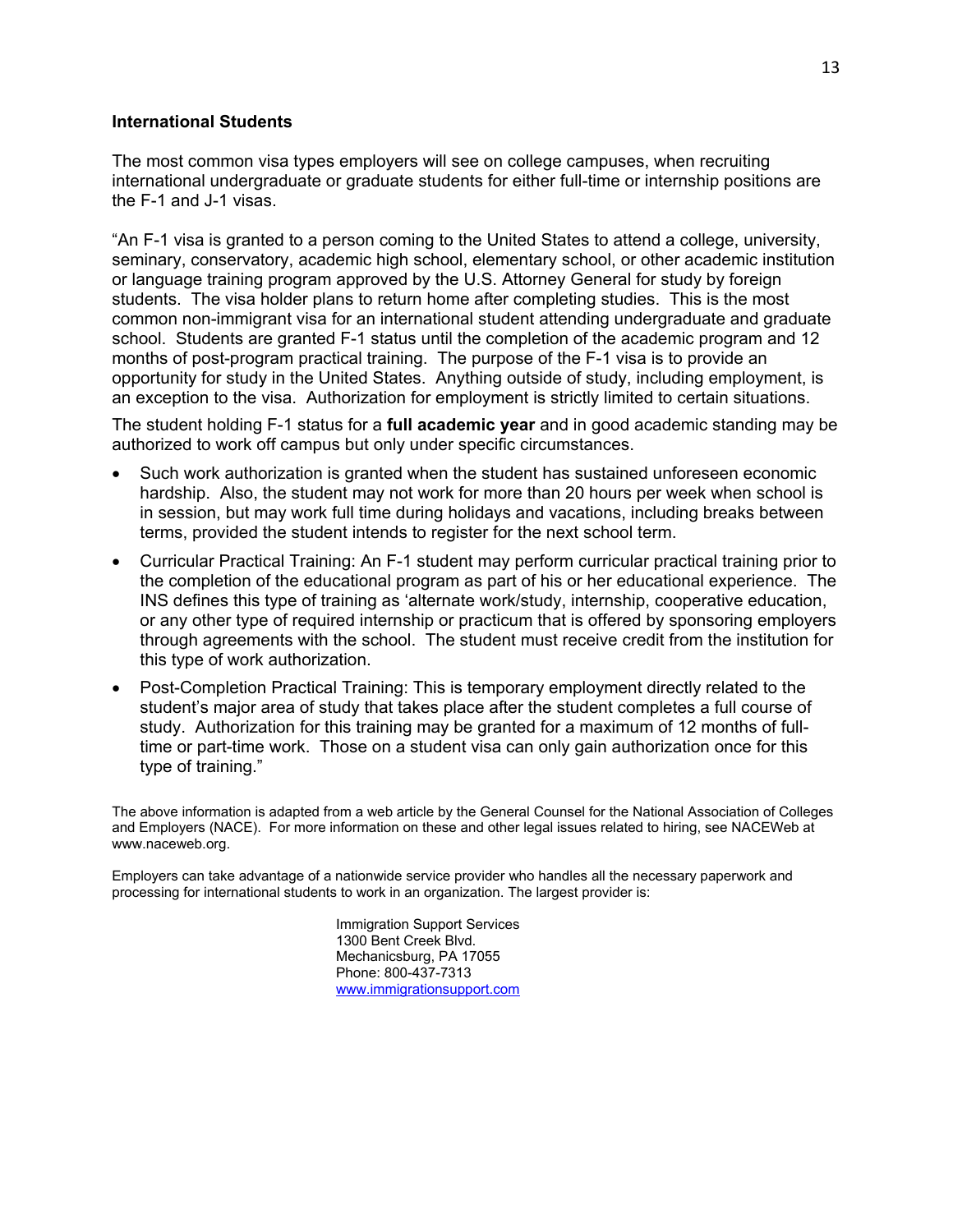# **EXAMPLE INTERNSHIP POSITION DESCRIPTION**

| in exploring, developing, and implementing career goals that reflect their<br>unique role in the world of work and their commitment to a life of service to |
|-------------------------------------------------------------------------------------------------------------------------------------------------------------|
| Prepare employer registration letters, posters, flyers, and other marketing                                                                                 |
| Assist with the distribution of career information on campus. Answer questions<br>from prospective employers and students interested in career events on    |
|                                                                                                                                                             |
|                                                                                                                                                             |
|                                                                                                                                                             |
|                                                                                                                                                             |
|                                                                                                                                                             |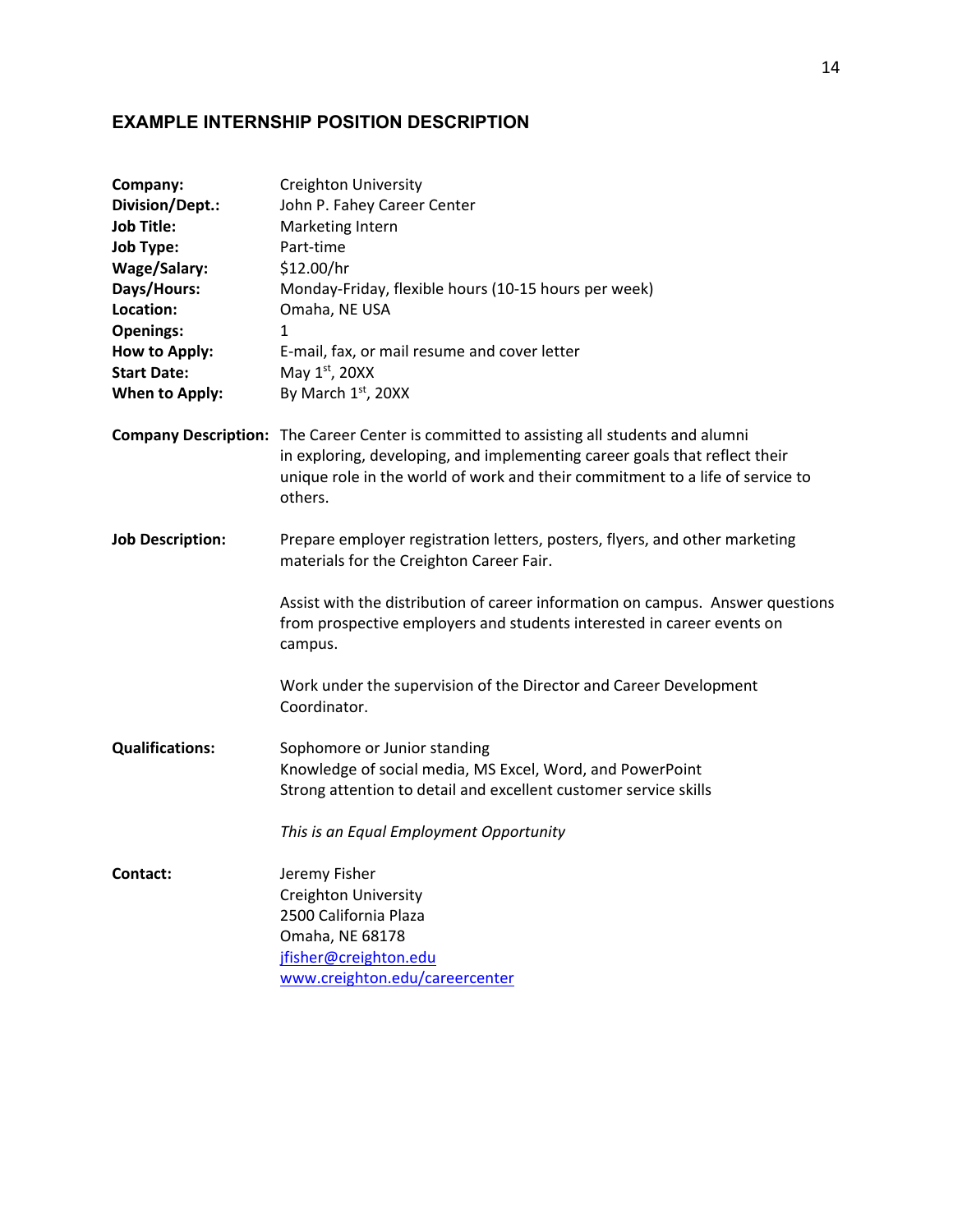## **ORIENTING AND TRAINING INTERNS**

Many students are unfamiliar with the activities, environment and objectives of business and industry. Even though your interns may have worked part-time to support their education, these experiences may not have exposed them to organizational politics, the need for confidentiality, the importance of teamwork, or the profit-making orientation of business. It is this orientation and training dimension of the internship experience that emphasizes the partnership role of the sponsoring organization.

The sooner your student interns understand what your organization does and how it operates, the sooner they can assume assigned responsibilities and become productive. You can help this process by providing the following kinds of information about your site:

#### **Personnel Structure**

- company organization
- special industry jargon
- specific work standards and procedures
- reporting relationships
- access to the supervisor (days, times, and duration)
- tasks that can be completed without supervisory approval
- work processing requests and timeliness
- mail and telephone systems
- approved form(s) for correspondence
- safety regulations
- procedure for signing off completed work
- periodic forms or reports to be completed
- security and confidentiality issues, if relevant
- acceptable dress and appearance
- maintaining the premises and work station
- productive interactions with others at the work site
- personnel who can answer different kinds of questions
- how the organization wants the intern to deal with clients, customers, and vendors

You can communicate this information in several ways:

- take your interns on a tour of the facilities and introduce them to the other employees
- give your interns company materials to read such as newsletters, annual reports, an organization chart, or memos from the CEO
- encourage your interns to spend break and lunchtimes in places where employees gather
- schedule regular one-on-one meetings with them
- give the interns opportunities to observe (or participate in) professional meetings
- allow the interns to interview company personnel
- encourage the interns to walk around and observe others at work

The success of an internship depends on the partnership between representatives of the organization, the college, and the student. These three parties need to agree on the conditions of the internship, the responsibilities of each party, and the reporting requirements. The site supervisor is the critical link. You guide your interns by providing direction and feedback. If a problem occurs, you counsel the students and contact the faculty supervisor, when necessary.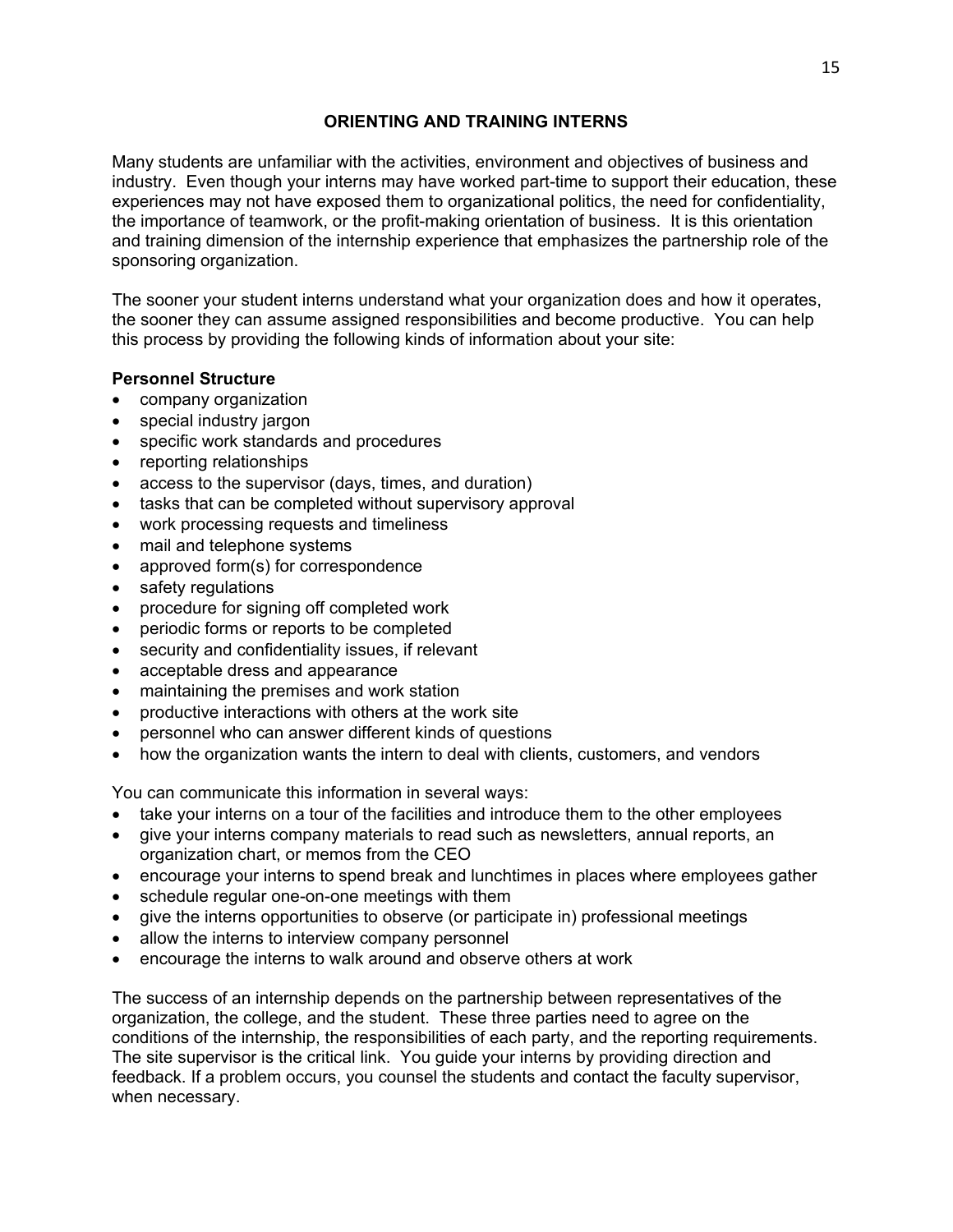#### **Key Points**

- Develop a thorough orientation and training plan to be implemented when the interns begin work, so they will learn quickly and become productive members of your team.
- Invest supervisory time to establish an important bond with interns and set a crucial tone for the internship experience.

#### **ORIENTATION CHECKLIST**

Experience shows that employers who take adequate time at the beginning of the internship to orient the student reap productivity and effectiveness more quickly than those who don't. To help acclimate interns, please take time initially to:

#### **Explain the Mission of the Organization**

How did the organization start? Why? What is unique about your product or service? Who benefits from your product or service? What are the organization's current objectives? How may the intern contribute to those objectives?

#### **Explain the Organization Structure**

Who reports to whom? Who, specifically, is the intern's supervisor? What is the intern's department responsible for? How are decisions made? Which personnel can answer different kinds of questions?

## **Outline Organizational Rules, Policies, Decorum and Expectations**

Is there special industry jargon? What are the specific work standards and procedures? What access to the supervisor (days, times, and duration) does the intern have? How should they process requests? How do the mail and telephone systems work? What are the approved forms for correspondence? By what safety regulations must they abide? Is there a procedure for signing off completed work? What periodic forms or reports need to be completed? Are there security or confidentiality issues the intern should be aware of? What is acceptable with regard to dress and appearance? How should they maintain the premises and their work area?

## **Define the Intern's Responsibilities**

What is the intern's role? What projects will be assigned to him or her? What resources are available to the intern? What training is necessary? How does the organization want the intern to deal with clients and vendors? What tasks can be completed without supervisory approval? Do other employees understand the intern's role?

#### **Monitor the Intern's Adjustment and Understanding of What is Expected**  Make yourself visibly available to the intern.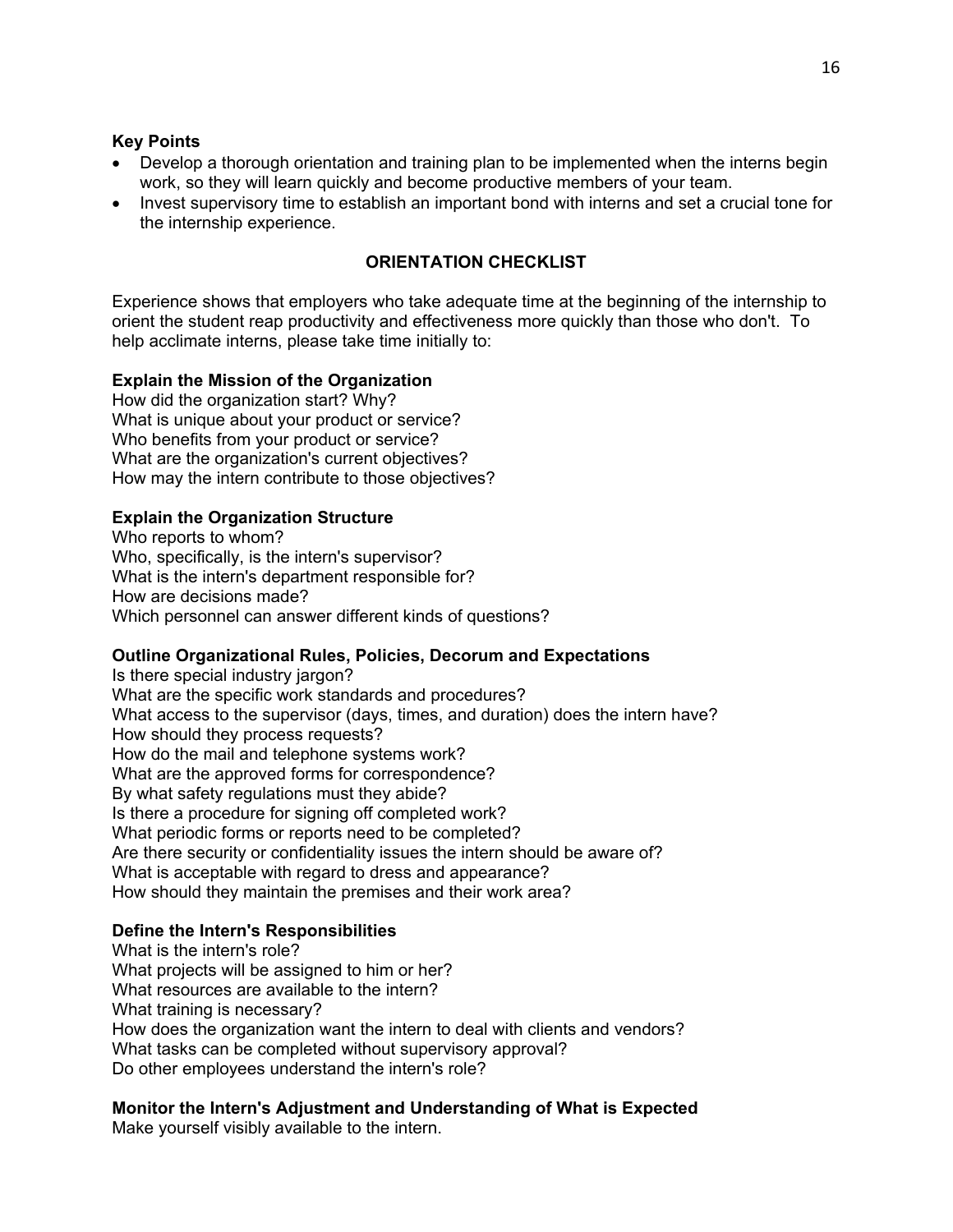Assign someone who can periodically "check-in" with the intern. Provide feedback and constructive criticism. Force the intern to ask questions.

#### **DEVELOPING WORK ACTIVITIES AND MEASURABLE LEARNING OBJECTIVES**

A large part of producing effective position descriptions involves the development of challenging work assignments that complement students' academic programs. One way to do this is to design a preliminary list of work activities that will fit the needs of your department. A detailed description of typical tasks will help the college to promote your internship or field experience, and to screen the right candidates for the position. Later, when the interns you select join your team, you will have a chance to review the work activities and modify them according to the interns' knowledge and personal work/learning goals.

As part of the educational process, internship work activities should focus on projects specifically related to the academic major and the degree the interns expect to receive. Students who perform menial tasks will become quickly demoralized and will learn nothing about applying their expertise to a business environment. While many students work (or have worked) at part-time jobs to finance their education, an internship does not fall into the category of a job. It is actually part of their academic program and should offer every opportunity to link classroom learning to workplace experience.

Undergraduate students expect and appreciate clear direction regarding what is expected of them and frequent feedback concerning what and how they have done. (In their academic environment, clear direction and periodic feedback is the way of life.) It is also most important that the interns perceive their work is making a useful contribution to the sponsoring organization.

A particular concern at the undergraduate level is that the work assignments provide the interns with a variety of tasks, while accommodating the needs of the organization. Of course, some of the interns' responsibilities will involve repetition, because all work involves some repeated activity. We are suggesting, however, the program be designed to maximize the scope of the students' organizational experience. Sample tasks that undergraduate students have provided for their sponsoring organizations include the following:

- performing laboratory tests
- writing handbooks or manuals
- designing posters, charts, graphs
- generating financial forecast and cost recovery reports
- performing software/hardware modifications
- conducting studies and surveys
- developing slide/sound presentations
- compiling technical reports
- creating academic lesson plans
- conducting research
- generating marketing plans
- conducting training packages
- preparing budgets and financial reports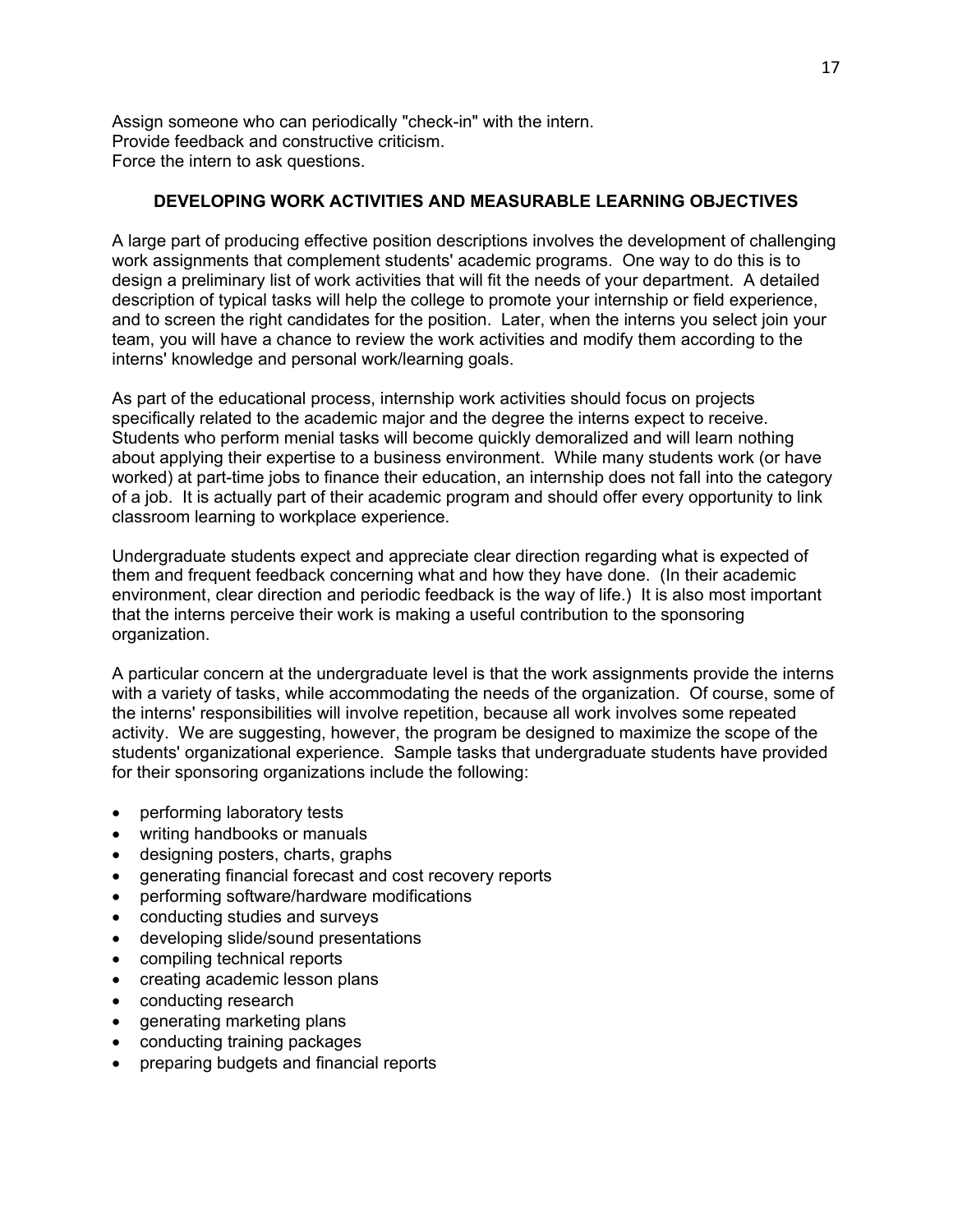Developing challenging work assignments relative to the students' abilities is a major thrust of the position description. Your final internship, or field experience, description will incorporate the needs of your organization as well as the abilities and academic goals of the students you employ.

## **Key Points**

- Describe challenging, but realistic tasks students can accomplish within a three-month period.
- Work with faculty to establish specific learning objectives for students.
- Identify outcomes or expected products.
- Be willing to incorporate the students' particular strengths.
- Show how this work relates to the overall efforts of the department or organization.

# **SUPERVISING THE INTERN**

As an intern supervisor, you use all the skills necessary in any effective supervisory relationship:

- Providing leadership
- Motivating
- Delegating
- Communicating
- Developing and training
- Evaluating

Additionally, the students will look to you as a mentor who will assist their transition from the classroom to the work environment. Since the internship is an extension of the learning process, you will need to provide opportunities to bridge the two experiences. We suggest that you meet with your interns regularly to provide feedback concerning their performance.

During these meetings, the students can:

- Report on the status of a project
- Ask questions
- Learn how their work is contributing to the organization
- Participate in an evaluation of their strengths
- Discuss areas needing growth and development
- Get a sense of what kind of work lies ahead

At the same time you will have an opportunity to coach, counsel and reinforce positive attitudes and performance.

You should anticipate that you will have some interaction with your students' internship coordinator through telephone calls, on-site visits, and written evaluations. Such persons will help you find a solution if difficulties occur (intern attendance or punctuality problems, low motivation, unsatisfactory work, or personal conflicts). Also, you should get in touch with the college contact if the internship conditions must be altered, such as a change in supervisors, delays in the availability of data needed by the students to complete an assignment, a strike by unionized employees, transfer or termination of an employee involved in the interns' work, or other unanticipated changes.

Encourage your interns to keep a portfolio of work accomplished during the experience. This will help fulfill the students' academic requirements and provide them with a sense of accomplishment. In addition, it will give you a basis to discuss their professional growth.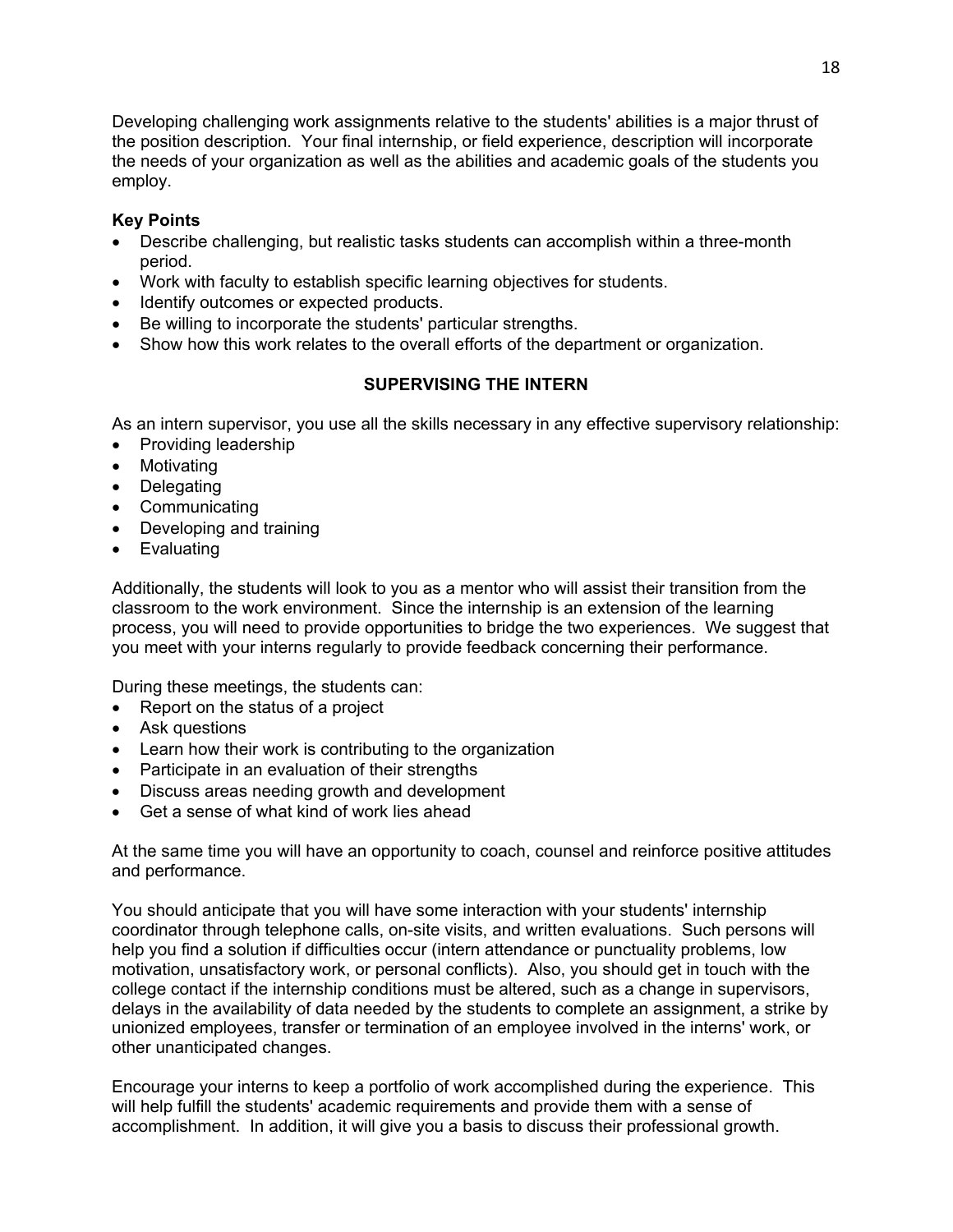Specific work documents to include in a portfolio might be any of the following: Job Descriptions, Company Newsletters, Financial Reports, Legislation, Performance Appraisals, Displays & Exhibits, Proposals, Charts/Graphs, References, Manuals, Correspondence, Survey Reports, Citations & Awards, Press Releases, Cost Analyses, Contracts, Certificates, Computer Print-outs, Program Outlines, and Research Reports.

In addition to spontaneous and informal meetings, you should use the form provided by the Career Center or Internship Coordinator to evaluate your interns' performance at the midpoint of the internship, so the students know where they stand. You should consider the quality and timeliness of the work produced to date, ability to take and follow direction, work habits, and areas needing growth and development. This information will also provide data for the final evaluation and serve as a reference point for the students' subsequent performance.

#### **Key Points**

- Maintain an open channel of communication with formal and informal meetings.
- Keep the interns busy and directed towards their learning objectives. Students rarely complain of overwork, but they do complain if they are not challenged.
- Provide opportunities for increasing responsibility.
- Encourage professionalism by assisting the interns in developing human relations skills, decision-making abilities, and managing office politics.
- Remember that you are a role model.
- Develop connections.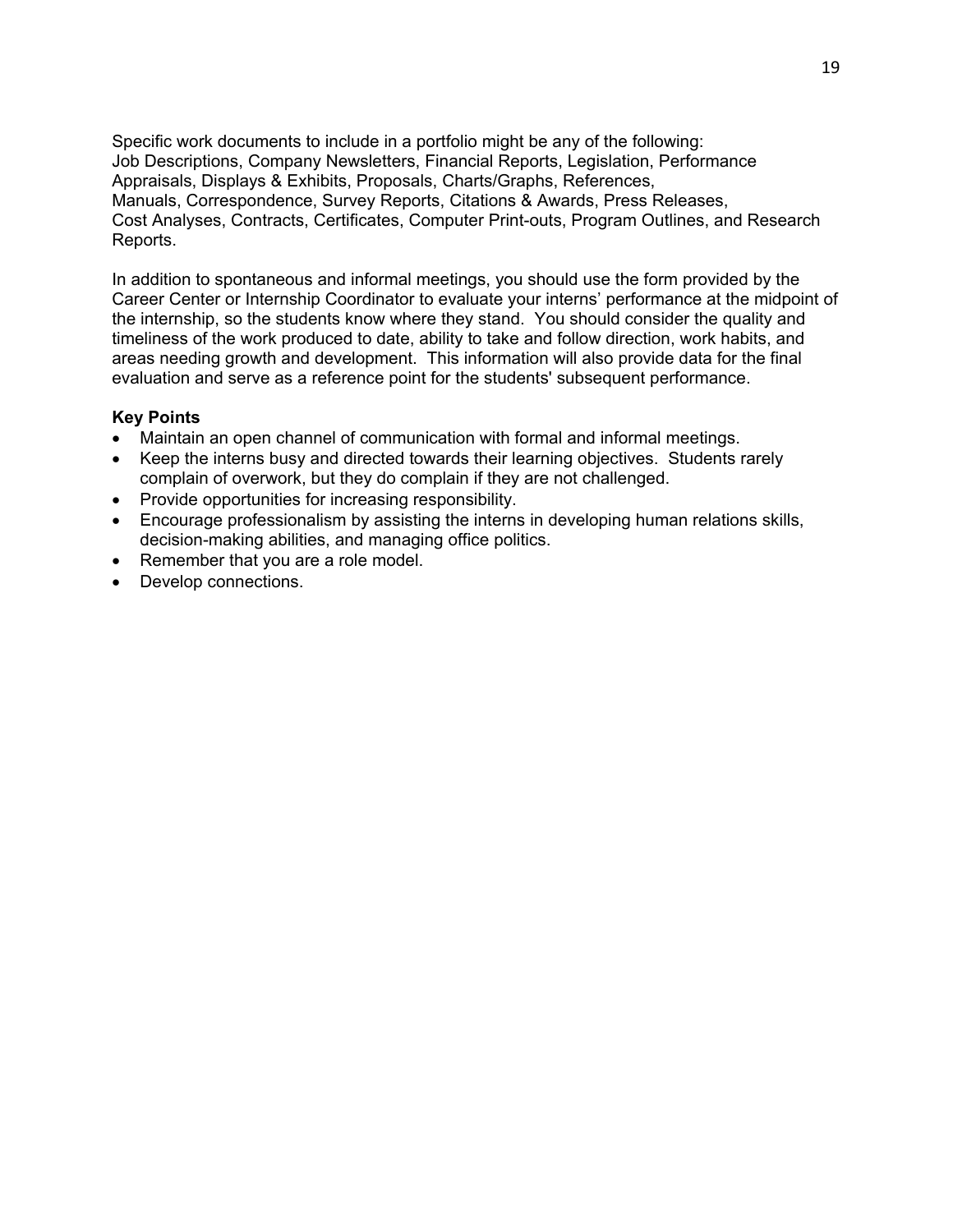#### **EXAMPLE EMPLOYER EVALUATION OF STUDENT INTERN**

#### **Student:** \_\_\_\_\_\_\_\_\_\_\_\_\_\_\_\_\_\_\_\_\_\_\_\_\_\_\_\_\_\_\_ **Organization:** \_\_\_\_\_\_\_\_\_\_\_\_\_\_\_\_\_\_\_\_\_\_\_\_\_\_\_\_\_\_\_\_\_\_

1 Unsatisfactory (Never demonstrates this ability/does not meet expectations)

2 Uncomplimentary (Seldom demonstrates this ability/rarely meets expectations)

3 Fair (Sometimes demonstrates this ability/meets expectations)

4 Commendable (Usually demonstrates this ability/sometimes exceeds expectations)

5 Exceptional (Always demonstrates this ability/consistently exceeds expectations)

If any criteria are not applicable to this internship experience, please leave the response blank.

#### **A. Ability to Learn**

- 1. Asks pertinent and purposeful questions 1 2 3 4 5
- 2. Seeks out and utilizes appropriate resources 1 2 3 4 5
- 3. Accepts responsibility for mistakes and learns from experiences 1 2 3 4 5

#### **B. Reading/Writing/Computation Skills**

- 1. Reads/comprehends/follows written materials 1 2 3 4 5
- 2. Communicates ideas and concepts clearly in writing 1 2 3 4 5
- 3. Works with mathematical procedures appropriate to the job 1 2 3 4 5

#### **C. Listening & Oral Communication Skills**

- 1. Listens to others in an active and attentive manner 1 2 3 4 5
- 2. Effectively participates in meetings or group settings 1 2 3 4 5
- 3. Demonstrates effective verbal communication skills 1 2 3 4 5

#### **D. Creative Thinking & Problem Solving Skills**

- 1. Breaks down complex tasks/problems into manageable pieces 1 2 3 4 5
- 2. Brainstorms/develops options and ideas 1 2 3 4 5
- 3. Demonstrates an analytical capacity 1 2 3 4 5

#### **E. Professional & Career Development Skills**

- 1. Exhibits self-motivated approach to work 1 2 3 4 5
- 2. Demonstrates ability to set appropriate priorities/goals 1 2 3 4 5
- 3. Exhibits professional behavior and attitude 1 2 3 4 5

#### **F. Interpersonal & Teamwork Skills**

- 1. Manages and resolves conflict in an effective manner 1 2 3 4 5
- 2. Supports and contributes to a team atmosphere 1 2 3 4 5
- 3. Demonstrates assertive but appropriate behavior 1 2 3 4 5

#### **G. Organizational Effectiveness Skills**

- 1. Seeks to understand and support the organization's mission/goals 1 2 3 4 5
- 2. Fits in with the norms and expectations of the organization 1 2 3 4 5
- 3. Works within appropriate authority and decision-making channels 1 2 3 4 5

#### **H. Basic Work Habits**

- 1. Reports to work as scheduled and on-time 1 2 3 4 5
- 2. Exhibits a positive and constructive attitude 1 2 3 4 5
- 3. Dress and appearance are appropriate for this organization 1 2 3 4 5

#### **I. Character Attributes**

- 1. Brings a sense of values and integrity to the job 1 2 3 4 5
- 2. Behaves in an ethical manner 1 2 3 4 5
- 3. Respects the diversity (religious/cultural/ethnic) of co-workers 1 2 3 4 5

#### **J. Open Category: Industry-Specific Skills**

Are there any skills or competencies that you feel are important to the profession or career-field (represented by your organization) that have not been previously listed in this evaluation? If so, please list these skills below and assess the intern accordingly.

1. 1 2 3 4 5

2. 1 2 3 4 5

3. 1 2 3 4 5

**K. Overall Performance** (if I were to rate the intern at the present time)<br>Unsatisfactory Poor Average Good Outstanding 0 1 2 3 4 5 6 7 8 9 10

Unsatisfactory Poor Average Good Outstanding  $0 1 2 3 4 5 6 7 8 9 10$  (F D D+ C- C C+ B- B B+ A- A)

This assessment was reviewed with the intern on (Month/Day/Year)

| $\overline{\phantom{0}}$<br>⊢va<br>шаюг<br>ышаше |  |
|--------------------------------------------------|--|
| Title.                                           |  |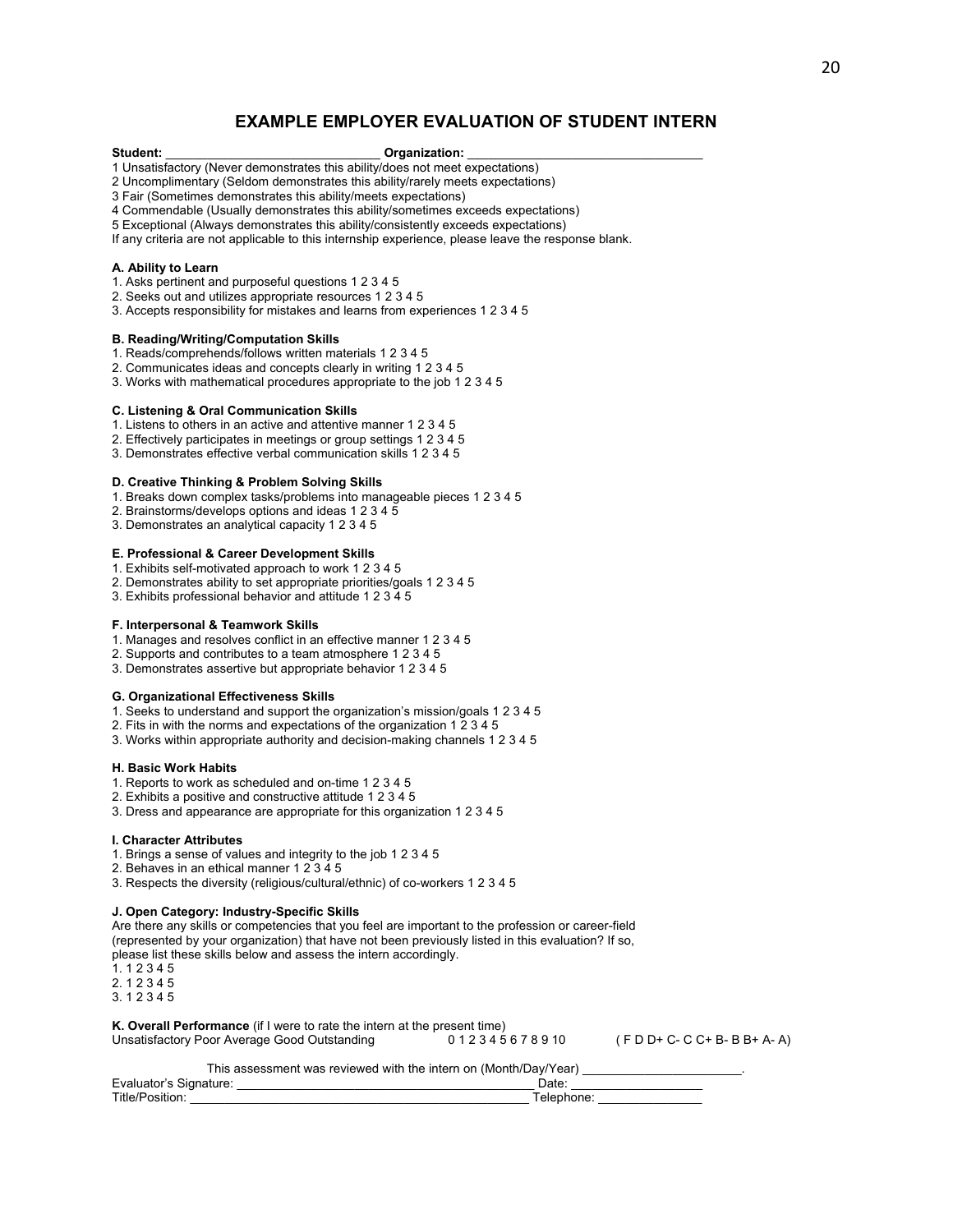#### **EXAMPLE STUDENT EVALUATION OF INTERNSHIP**

Please respond to the following questions regarding your internship experience.

The purpose of this form is to provide opportunity for an honest appraisal of the internship site and supervisor, and its contribution to your school's experiential education program.

Organization:

Semester/Year:

Location: **Location: Location:** 

Supervisor:

1. Please rate the following aspects of your internship placement on the basis of this scale: (0) No Observation, (1) Poor, (2) Fair, (3) Good, (4) Excellent

Work experience relates to my area of study

- \_\_\_ Adequacy of employer supervision
- \_\_\_ Helpfulness of supervisor
- \_\_\_ Acceptance by fellow workers
- \_\_\_ Opportunity to use my training
- \_\_\_ Opportunity to develop my human relations skills
- \_\_\_ Provided levels of responsibility consistent with my ability and growth
- \_\_\_ Opportunity to develop my communication skills
- \_\_\_ Opportunity to develop my creativity
- \_\_\_ Cooperativeness of fellow workers
- \_\_\_ Opportunity to problem solve
- \_\_\_ Opportunity to develop critical thinking skills
- \_\_\_ Provided orientation to the organization
- \_\_\_ Attempt to offer feedback on my progress and abilities
- \_\_\_ Effort to make it a learning experience for me

Feel free to explain any of your responses to the above criteria here (use other side if necessary):

2. Would you work for this supervisor again? Yes No Uncertain

3. Would you work for this organization again? \_\_\_ Yes \_\_\_ No \_\_\_ Uncertain

4. Would you recommend this organization to other students? Yes No Uncertain Why or why not?

5. Your Name: \_\_\_\_\_\_\_\_\_\_\_\_\_\_\_\_\_\_\_\_\_\_\_\_\_\_\_\_\_\_\_\_\_\_\_\_\_\_\_\_\_\_\_\_\_ Date: \_\_\_\_\_\_\_\_\_\_\_\_\_\_

Please return this form to your Career Center or Internship Office.